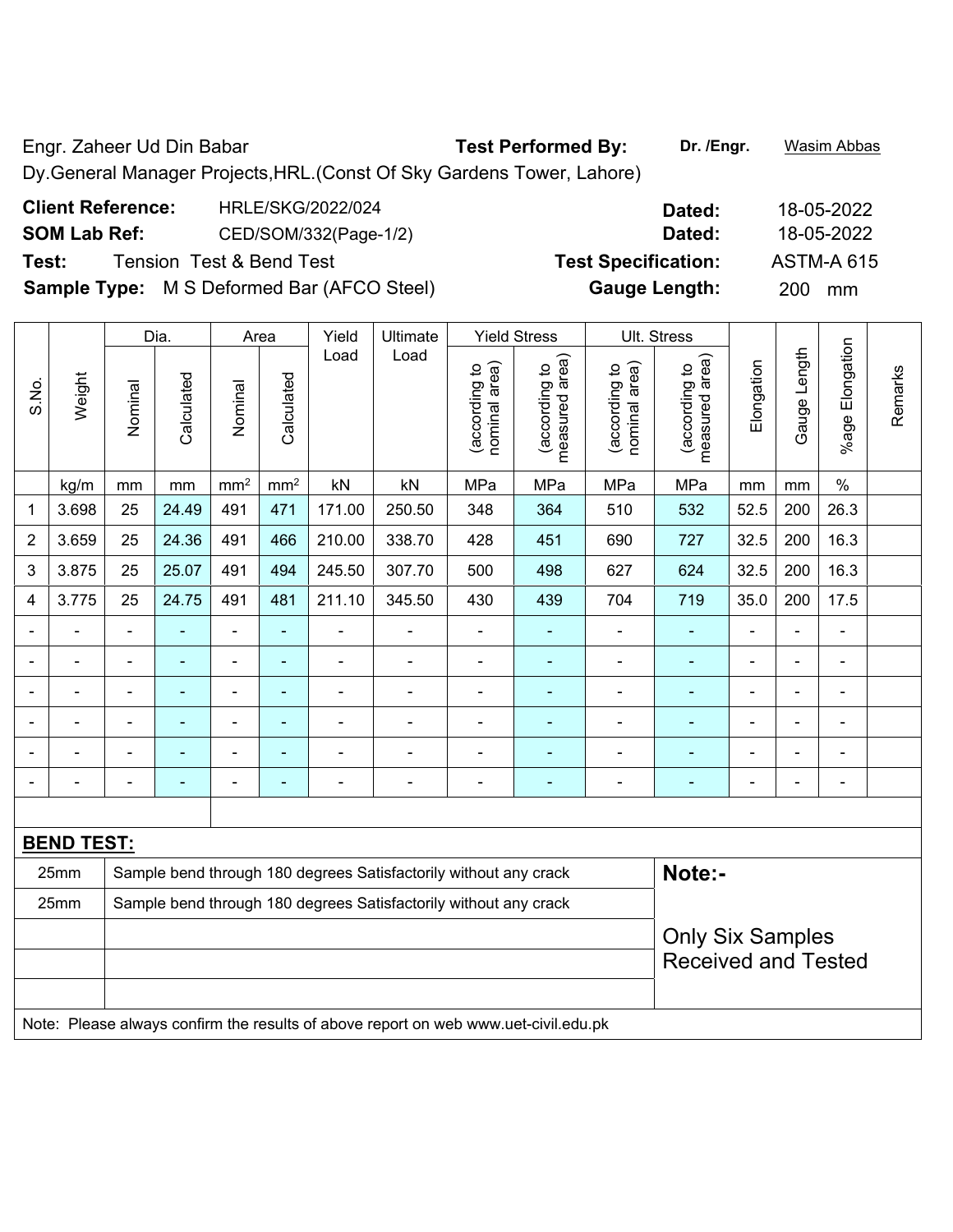Engr. Zaheer Ud Din Babar **Test Performed By: Dr. /Engr.** Wasim Abbas Dy.General Manager Projects,HRL.(Const Of Sky Gardens Tower, Lahore)

| <b>Client Reference:</b> | HRLE/SKG/2022/022                                 | Dated:                     | 18-05-2022        |
|--------------------------|---------------------------------------------------|----------------------------|-------------------|
| <b>SOM Lab Ref:</b>      | CED/SOM/332(Page-2/2)                             | Dated:                     | 18-05-2022        |
| Test:                    | Tension Test & Bend Test                          | <b>Test Specification:</b> | <b>ASTM-A 615</b> |
|                          | <b>Sample Type:</b> M S Deformed Bar (AFCO Steel) | <b>Gauge Length:</b>       | 200 mm            |

|                |                |                   | Dia.           |                 | Area                     | Yield          | Ultimate                                                         |                                | <b>Yield Stress</b>             |                                | Ult. Stress                     |                |                |                              |         |
|----------------|----------------|-------------------|----------------|-----------------|--------------------------|----------------|------------------------------------------------------------------|--------------------------------|---------------------------------|--------------------------------|---------------------------------|----------------|----------------|------------------------------|---------|
| S.No.          | Weight         | Nominal           | Calculated     | Nominal         | Calculated               | Load           | Load                                                             | nominal area)<br>(according to | (according to<br>measured area) | (according to<br>nominal area) | measured area)<br>(according to | Elongation     | Gauge Length   | %age Elongation              | Remarks |
|                | kg/m           | mm                | mm             | mm <sup>2</sup> | mm <sup>2</sup>          | kN             | kN                                                               | MPa                            | MPa                             | MPa                            | MPa                             | mm             | mm             | $\%$                         |         |
| 1              | 1.539          | 16                | 15.80          | 201             | 196                      | 0.00           | 199.50                                                           | $\pmb{0}$                      | $\pmb{0}$                       | 992                            | 1018                            | 15.0           | 200            | 7.5                          |         |
| $\overline{2}$ | 1.639          | 16                | 16.31          | 201             | 209                      | 96.70          | 152.20                                                           | 481                            | 464                             | 757                            | 729                             | 27.5           | 200            | 13.8                         |         |
|                |                |                   | $\blacksquare$ | ÷,              | ÷                        | $\blacksquare$ | $\blacksquare$                                                   | $\blacksquare$                 | $\blacksquare$                  | $\overline{a}$                 | ÷,                              |                | ä,             | $\blacksquare$               |         |
|                | $\blacksquare$ |                   | $\blacksquare$ | ÷,              | ۰                        | $\blacksquare$ | $\blacksquare$                                                   | $\blacksquare$                 |                                 |                                | ÷                               |                | $\blacksquare$ | $\blacksquare$               |         |
| ۰              | $\blacksquare$ | $\blacksquare$    | $\blacksquare$ | ÷,              | ٠                        | $\blacksquare$ | $\blacksquare$                                                   | $\blacksquare$                 | $\blacksquare$                  | $\overline{\phantom{a}}$       | ۰                               | $\blacksquare$ | $\blacksquare$ | $\qquad \qquad \blacksquare$ |         |
|                | $\blacksquare$ | $\blacksquare$    | $\blacksquare$ | ÷               | $\blacksquare$           | $\blacksquare$ | $\overline{\phantom{a}}$                                         | $\overline{\phantom{a}}$       | $\overline{\phantom{0}}$        | $\blacksquare$                 | $\blacksquare$                  | $\blacksquare$ | $\blacksquare$ | $\blacksquare$               |         |
|                |                |                   |                |                 | ÷                        |                |                                                                  |                                |                                 |                                |                                 |                | $\blacksquare$ | $\blacksquare$               |         |
|                | $\overline{a}$ | $\blacksquare$    |                | ÷               | $\overline{\phantom{0}}$ | $\blacksquare$ | $\overline{a}$                                                   | ٠                              |                                 | $\overline{\phantom{0}}$       | $\overline{\phantom{0}}$        |                | $\blacksquare$ | ۰                            |         |
|                | $\blacksquare$ | $\blacksquare$    | $\blacksquare$ | ۰               | $\blacksquare$           | $\blacksquare$ | $\blacksquare$                                                   | $\overline{\phantom{0}}$       | $\blacksquare$                  | $\overline{\phantom{0}}$       | $\blacksquare$                  | $\blacksquare$ | $\blacksquare$ | $\overline{\phantom{a}}$     |         |
|                | $\blacksquare$ | $\blacksquare$    | $\blacksquare$ | ÷               | ۰                        | $\blacksquare$ | $\blacksquare$                                                   | $\overline{\phantom{a}}$       | $\blacksquare$                  | $\overline{\phantom{a}}$       | $\blacksquare$                  | $\blacksquare$ | $\blacksquare$ | ÷,                           |         |
|                |                |                   |                |                 |                          |                |                                                                  |                                |                                 |                                |                                 |                |                |                              |         |
|                |                | <b>BEND TEST:</b> |                |                 |                          |                |                                                                  |                                |                                 |                                |                                 |                |                |                              |         |
|                | 16mm           |                   |                |                 |                          |                | Sample bend through 180 degrees Satisfactorily without any crack |                                |                                 |                                | Note:-                          |                |                |                              |         |
|                |                |                   |                |                 |                          |                |                                                                  |                                |                                 |                                |                                 |                |                |                              |         |
|                |                |                   |                |                 |                          |                |                                                                  |                                |                                 |                                | <b>Only Three Samples</b>       |                |                |                              |         |
|                |                |                   |                |                 |                          |                |                                                                  |                                |                                 |                                | <b>Received and Tested</b>      |                |                |                              |         |
|                |                |                   |                |                 |                          |                |                                                                  |                                |                                 |                                |                                 |                |                |                              |         |
|                |                |                   |                |                 |                          |                |                                                                  |                                |                                 |                                |                                 |                |                |                              |         |

Note: Please always confirm the results of above report on web www.uet-civil.edu.pk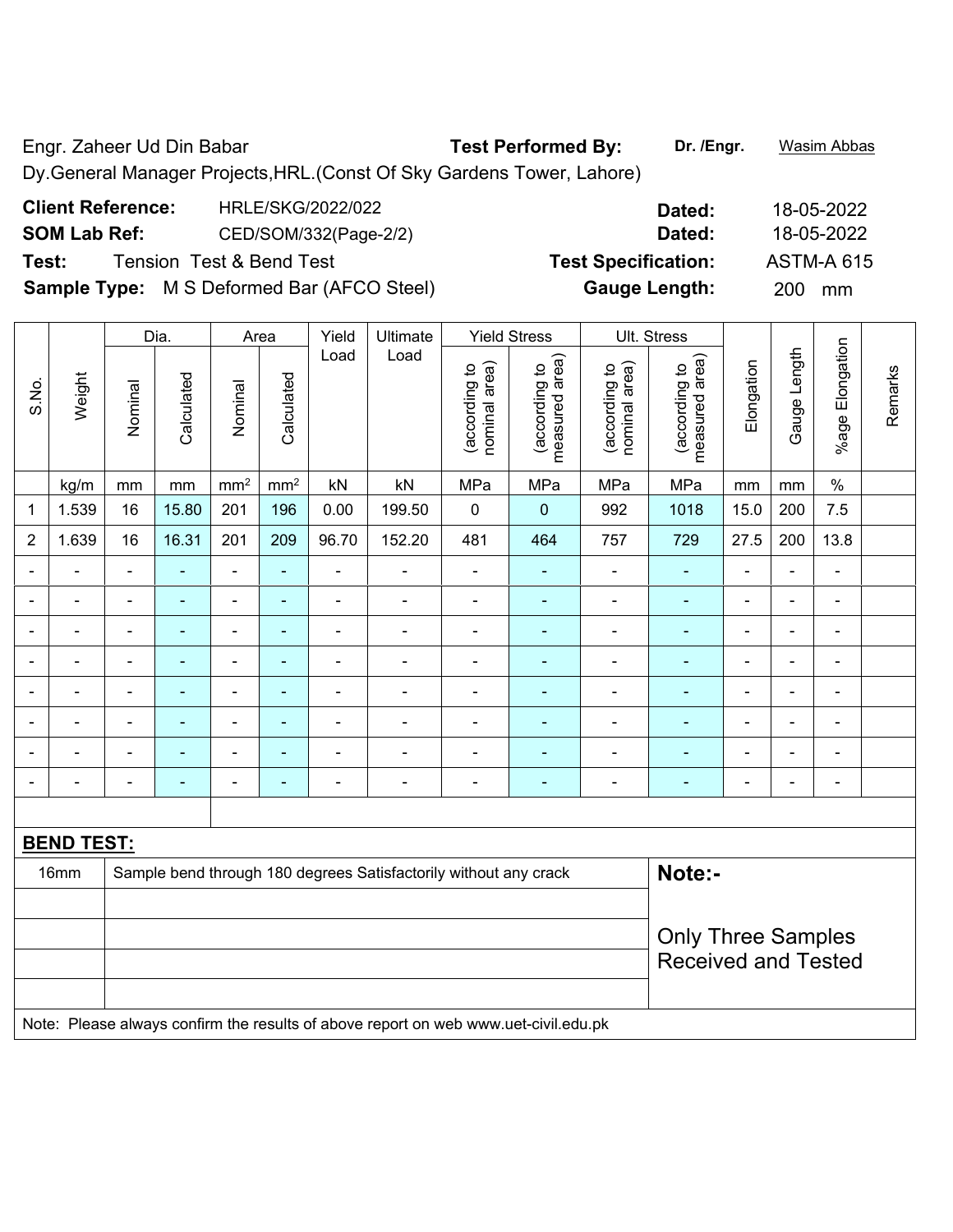Engr. Ejaz Ul Haq (Civil / 44053) **Test Performed By: Dr. /Engr.** Nauman Khurram Style Textile (Pvt.)Ltd,Lahore.(Style SAP-ASE(K-3) **Client Reference:** 1077/02/2022 **Dated:** 28-02-2022

## **SOM Lab Ref:** CED/SOM/327 (Page-1a/5) **Dated:** 18-05-2022 **Test:** Tension Test & Bend Test **Test Specification:** ASTM-A 615

**Sample Type:** Deformed Bar (Mughal Steel) **Gauge Length:** 200 mm

|                |                   |                                                                            | Dia.           |                 | Area            | Yield  | Ultimate                                                                            |                                | <b>Yield Stress</b>             |                                | Ult. Stress                     |            |                |                       |         |  |  |  |
|----------------|-------------------|----------------------------------------------------------------------------|----------------|-----------------|-----------------|--------|-------------------------------------------------------------------------------------|--------------------------------|---------------------------------|--------------------------------|---------------------------------|------------|----------------|-----------------------|---------|--|--|--|
| S.No.          | Weight            | Nominal                                                                    | Calculated     | Nominal         | Calculated      | Load   | Load                                                                                | nominal area)<br>(according to | (according to<br>measured area) | nominal area)<br>(according to | measured area)<br>(according to | Elongation | Gauge Length   | Elongation<br>$%$ age | Remarks |  |  |  |
|                | kg/m              | mm                                                                         | mm             | mm <sup>2</sup> | mm <sup>2</sup> | kN     | kN                                                                                  | MPa                            | MPa                             | MPa                            | MPa                             | mm         | mm             | $\%$                  |         |  |  |  |
| 1              | 3.823             | 25                                                                         | 24.90          | 491             | 487             | 240.50 | 312.20                                                                              | 490                            | 494                             | 636                            | 642                             | 37.5       | 200            | 18.8                  |         |  |  |  |
| $\overline{2}$ | 3.818             | 25                                                                         | 24.88          | 491             | 486             | 244.00 | 313.20                                                                              | 497                            | 502                             | 638                            | 645                             | 40.0       | 200            | 20.0                  |         |  |  |  |
| 3              | 3.821             | 25                                                                         | 24.90          | 491             | 487             | 239.00 | 310.00                                                                              | 487                            | 491                             | 632                            | 637                             | 37.5       | 200            | 18.8                  |         |  |  |  |
| 4              | 3.817             | 25                                                                         | 24.88          | 491             | 486             | 240.50 | 312.50                                                                              | 490                            | 495                             | 637                            | 643                             | 32.5       | 200            | 16.3                  |         |  |  |  |
| 5              | 2.463             | 20                                                                         | 19.99          | 314             | 314             | 160.50 | 202.70                                                                              | 511                            | 512                             | 645                            | 647                             | 25.0       | 200            | 12.5                  |         |  |  |  |
| 6              | 2.474             | 20                                                                         | 20.03          | 314             | 315             | 161.20 | 204.50                                                                              | 513                            | 512                             | 651                            | 200<br>15.0<br>649<br>30.0      |            |                |                       |         |  |  |  |
| 7              | 2.459             | 20                                                                         | 19.97          | 314             | 313             | 159.20 | 204.00                                                                              | 507                            | 509                             | 649                            | 652                             | 35.0       | 200            | 17.5                  |         |  |  |  |
| 8              | 2.455             | 20                                                                         | 19.96          | 314             | 313             | 160.00 | 205.50                                                                              | 509                            | 512                             | 654                            | 658                             | 32.5       | 200            | 16.3                  |         |  |  |  |
|                |                   |                                                                            |                |                 |                 |        |                                                                                     |                                |                                 |                                |                                 |            |                |                       |         |  |  |  |
| ۰              | ۰                 | $\overline{a}$                                                             | $\blacksquare$ | ÷,              | ۰               | ÷      | $\overline{\phantom{a}}$                                                            | $\blacksquare$                 | ٠                               | $\blacksquare$                 | ٠                               |            | $\blacksquare$ | $\blacksquare$        |         |  |  |  |
|                |                   |                                                                            |                |                 |                 |        |                                                                                     |                                |                                 |                                |                                 |            |                |                       |         |  |  |  |
|                | <b>BEND TEST:</b> |                                                                            |                |                 |                 |        |                                                                                     |                                |                                 |                                |                                 |            |                |                       |         |  |  |  |
|                | 25mm              | Note:-<br>Sample bend through 180 degrees Satisfactorily without any crack |                |                 |                 |        |                                                                                     |                                |                                 |                                |                                 |            |                |                       |         |  |  |  |
|                | 25mm              |                                                                            |                |                 |                 |        | Sample bend through 180 degrees Satisfactorily without any crack                    |                                |                                 |                                |                                 |            |                |                       |         |  |  |  |
|                | 20mm              |                                                                            |                |                 |                 |        | Sample bend through 180 degrees Satisfactorily without any crack                    |                                |                                 |                                | <b>Only Twelve Samples</b>      |            |                |                       |         |  |  |  |
|                | 20mm              |                                                                            |                |                 |                 |        | Sample bend through 180 degrees Satisfactorily without any crack                    |                                |                                 |                                | <b>Received and Tested</b>      |            |                |                       |         |  |  |  |
|                |                   |                                                                            |                |                 |                 |        |                                                                                     |                                |                                 |                                |                                 |            |                |                       |         |  |  |  |
|                |                   |                                                                            |                |                 |                 |        | Note: Please always confirm the results of above report on web www.uet-civil.edu.pk |                                |                                 |                                |                                 |            |                |                       |         |  |  |  |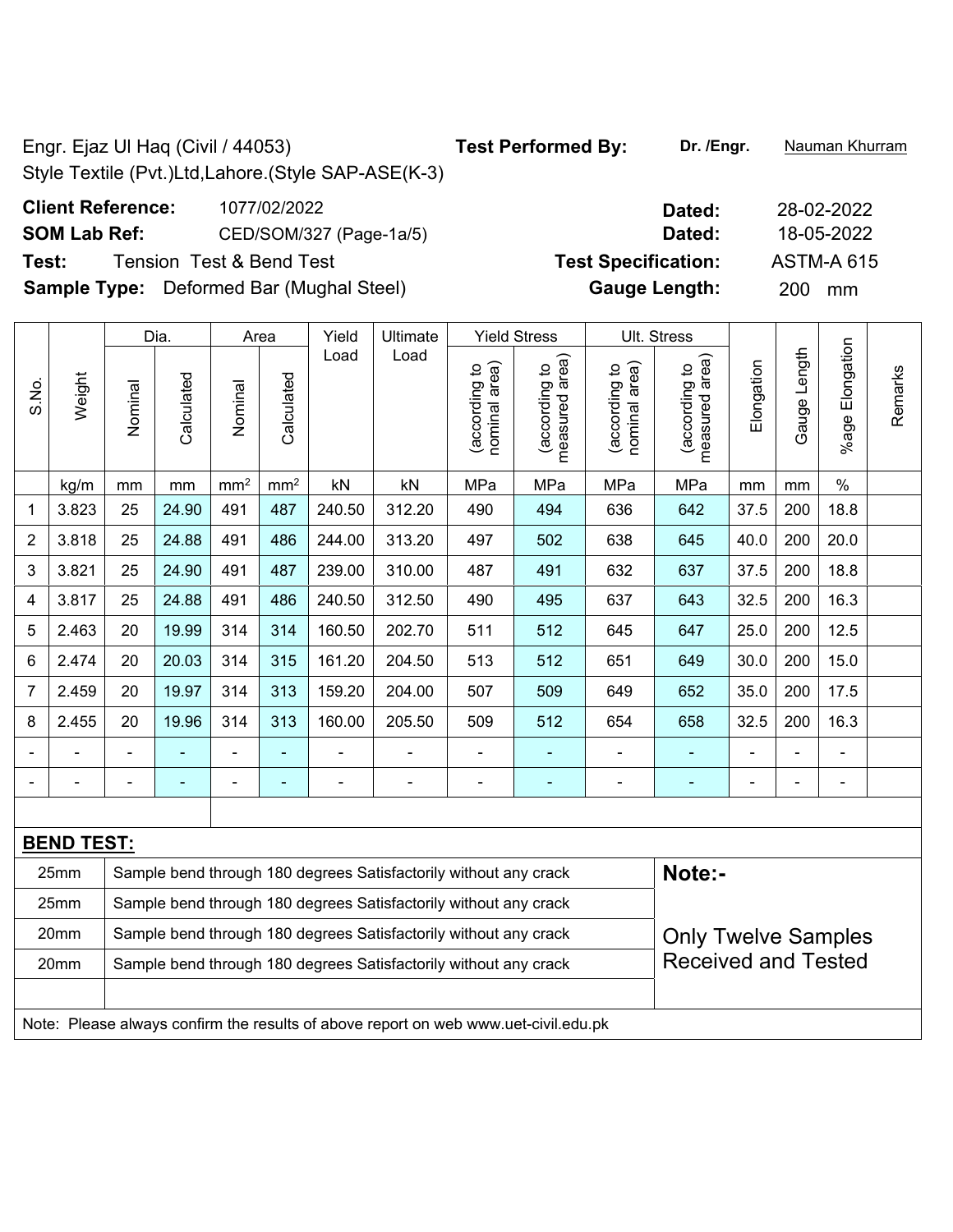## **Client Reference:** 1077/02/2022 **Dated:** 28-02-2022 **SOM Lab Ref:** CED/SOM/327 (Page-1b/5) **Dated:** 18-05-2022 **Test:** Tension Test & Bend Test **Test Specification:** ASTM-A 615

**Sample Type:** Deformed Bar (Mughal Steel) **Gauge Length:** 200 mm

|                          |                   |                                                                            | Dia.           |                              | Area            | Yield          | Ultimate                                                                            |                                | <b>Yield Stress</b>             |                                | Ult. Stress                     |                          |                |                 |         |  |  |
|--------------------------|-------------------|----------------------------------------------------------------------------|----------------|------------------------------|-----------------|----------------|-------------------------------------------------------------------------------------|--------------------------------|---------------------------------|--------------------------------|---------------------------------|--------------------------|----------------|-----------------|---------|--|--|
| S.No.                    | Weight            | Nominal                                                                    | Calculated     | Nominal                      | Calculated      | Load           | Load                                                                                | nominal area)<br>(according to | measured area)<br>(according to | nominal area)<br>(according to | (according to<br>measured area) | Elongation               | Gauge Length   | %age Elongation | Remarks |  |  |
|                          | kg/m              | mm                                                                         | mm             | mm <sup>2</sup>              | mm <sup>2</sup> | kN             | kN                                                                                  | MPa                            | MPa                             | MPa                            | MPa                             | mm                       | mm             | $\%$            |         |  |  |
| 1                        | 0.614             | 10                                                                         | 9.97           | 79                           | 78              | 42.70          | 49.20                                                                               | 544                            | 548                             | 626                            | 631                             | 22.5                     | 200            | 11.3            |         |  |  |
| $\overline{2}$           | 0.619             | 10                                                                         | 10.02          | 79                           | 79              | 50.00          | 59.50                                                                               | 637                            | 634                             | 758                            | 755                             | 22.5                     | 200            | 11.3            |         |  |  |
| 3                        | 0.632             | 10                                                                         | 10.13          | 79                           | 81              | 46.70          | 54.70                                                                               | 595                            | 580                             | 696                            | 680                             | 25.0                     | 200            | 12.5            |         |  |  |
| 4                        | 0.615             | 10                                                                         | 9.99           | 79                           | 78              | 41.70          | 49.50                                                                               | 531                            | 533                             | 630                            | 632                             | 25.0                     | 200            | 12.5            |         |  |  |
|                          | ä,                | $\blacksquare$                                                             | ÷,             | $\frac{1}{2}$                | ÷               | $\blacksquare$ | $\blacksquare$                                                                      | $\blacksquare$                 | $\blacksquare$                  | ÷,                             | ÷,                              | $\blacksquare$           | $\blacksquare$ | ÷,              |         |  |  |
|                          |                   |                                                                            | ٠              | -                            | ÷               | $\blacksquare$ | ٠                                                                                   | ÷                              | $\blacksquare$                  | $\blacksquare$                 | $\blacksquare$                  |                          |                |                 |         |  |  |
|                          |                   |                                                                            |                | $\blacksquare$               | ÷               |                | $\blacksquare$                                                                      | ÷                              | ÷                               | $\blacksquare$                 |                                 |                          |                |                 |         |  |  |
| ٠                        | ۰                 | $\overline{\phantom{0}}$                                                   | $\blacksquare$ | $\blacksquare$               | ۰               | $\blacksquare$ | $\qquad \qquad \blacksquare$                                                        | $\overline{a}$                 | $\blacksquare$                  | $\blacksquare$                 | $\blacksquare$                  | $\blacksquare$           | $\blacksquare$ | $\blacksquare$  |         |  |  |
|                          |                   |                                                                            | Ē.             | $\blacksquare$               | ۰               | $\blacksquare$ | $\blacksquare$                                                                      | $\blacksquare$                 | $\blacksquare$                  | $\blacksquare$                 |                                 | Ē,                       |                | $\blacksquare$  |         |  |  |
| $\overline{\phantom{0}}$ |                   | $\blacksquare$                                                             | Ē,             | $\qquad \qquad \blacksquare$ | ÷               | $\overline{a}$ | $\blacksquare$                                                                      | $\blacksquare$                 | $\blacksquare$                  | $\overline{\phantom{a}}$       | $\blacksquare$                  | $\overline{\phantom{a}}$ | $\blacksquare$ | $\blacksquare$  |         |  |  |
|                          |                   |                                                                            |                |                              |                 |                |                                                                                     |                                |                                 |                                |                                 |                          |                |                 |         |  |  |
|                          | <b>BEND TEST:</b> |                                                                            |                |                              |                 |                |                                                                                     |                                |                                 |                                |                                 |                          |                |                 |         |  |  |
|                          | 10mm              | Note:-<br>Sample bend through 180 degrees Satisfactorily without any crack |                |                              |                 |                |                                                                                     |                                |                                 |                                |                                 |                          |                |                 |         |  |  |
|                          | 10mm              |                                                                            |                |                              |                 |                | Sample bend through 180 degrees Satisfactorily without any crack                    |                                |                                 |                                |                                 |                          |                |                 |         |  |  |
|                          |                   |                                                                            |                |                              |                 |                |                                                                                     |                                |                                 |                                | <b>Only Six Samples</b>         |                          |                |                 |         |  |  |
|                          |                   |                                                                            |                |                              |                 |                |                                                                                     |                                |                                 |                                | <b>Received and Tested</b>      |                          |                |                 |         |  |  |
|                          |                   |                                                                            |                |                              |                 |                | Note: Please always confirm the results of above report on web www.uet-civil.edu.pk |                                |                                 |                                |                                 |                          |                |                 |         |  |  |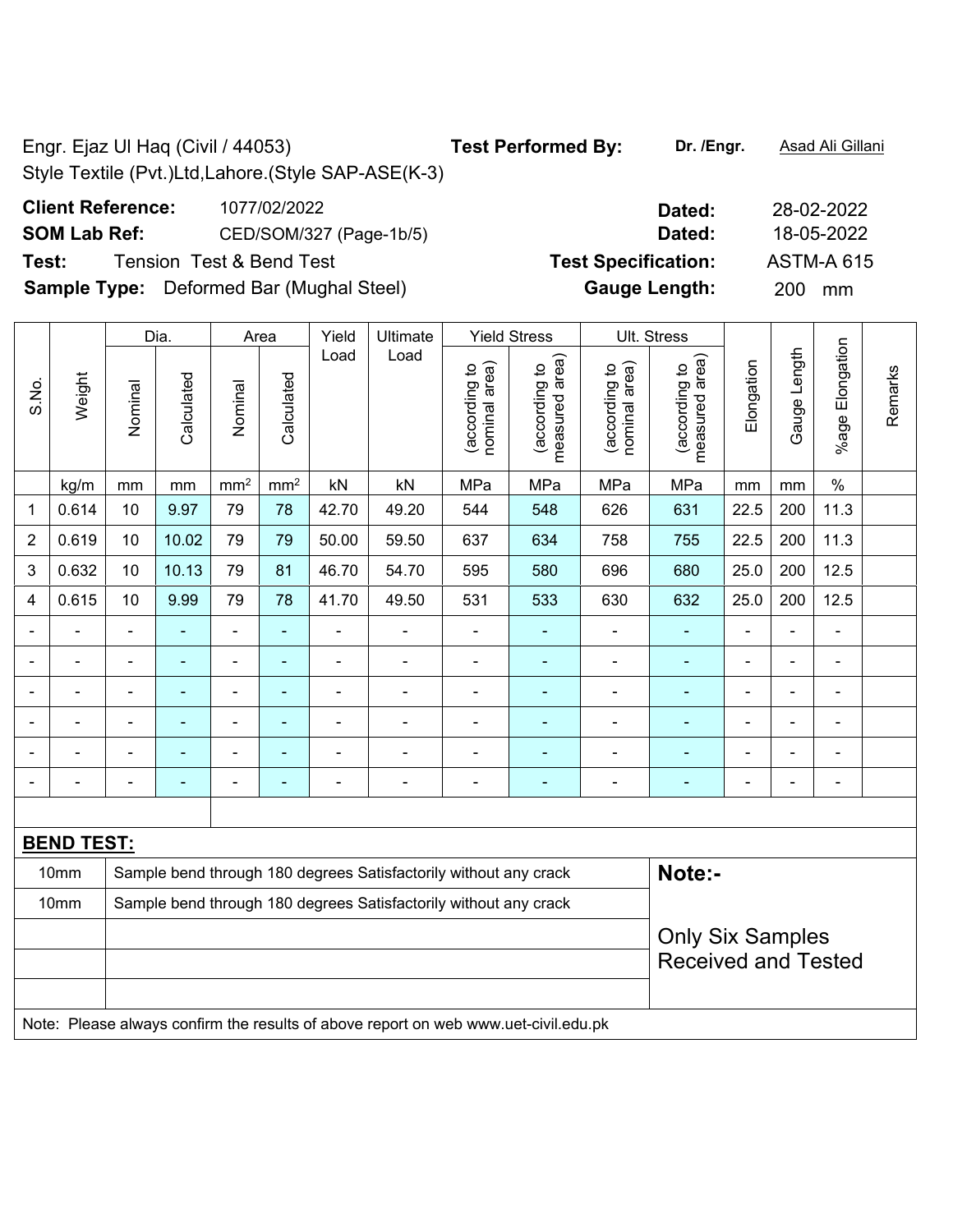**Client Reference:** 1078/03/2022 **SOM Lab Ref:** CED/SOM/327 (Page-2/5)

**Test:** Tension Test & Bend Test **Specifical Specification: Test Specification: Test Specification:**  $\mathbf{T}(\mathbf{A})$ 

**Sample Type:** Deformed Bar (AFCO Steel)

|                |                   |                                                                            | Dia.       |                 | Area                     | Yield          | Ultimate                                                                            |                                | <b>Yield Stress</b>             |                                | Ult. Stress                     |            |                |                          |         |  |  |  |
|----------------|-------------------|----------------------------------------------------------------------------|------------|-----------------|--------------------------|----------------|-------------------------------------------------------------------------------------|--------------------------------|---------------------------------|--------------------------------|---------------------------------|------------|----------------|--------------------------|---------|--|--|--|
| S.No.          | Weight            | Nominal                                                                    | Calculated | Nominal         | Calculated               | Load           | Load                                                                                | nominal area)<br>(according to | (according to<br>measured area) | (according to<br>nominal area) | (according to<br>measured area) | Elongation | Gauge Length   | Elongation<br>%age l     | Remarks |  |  |  |
|                | kg/m              | mm                                                                         | mm         | mm <sup>2</sup> | mm <sup>2</sup>          | kN             | kN                                                                                  | MPa                            | MPa                             | MPa                            | MPa                             | mm         | mm             | $\%$                     |         |  |  |  |
| 1              | 3.878             | 25                                                                         | 25.08      | 491             | 494                      | 195.70         | 295.00                                                                              | 399                            | 397                             | 601                            | 598                             | 37.5       | 200            | 18.8                     |         |  |  |  |
| $\overline{2}$ | 3.948             | 25                                                                         | 25.31      | 491             | 503                      | 195.70         | 296.00                                                                              | 399                            | 390                             | 603                            | 589                             | 40.0       | 200            | 20.0                     |         |  |  |  |
| 3              | 3.927             | 25                                                                         | 25.24      | 491             | 500                      | 196.00         | 299.00                                                                              | 399                            | 392                             | 609                            | 598                             | 42.5       | 200            | 21.3                     |         |  |  |  |
| 4              | 3.934             | 25                                                                         | 25.26      | 491             | 501                      | 196.00         | 297.00                                                                              | 399                            | 392                             | 605                            | 593                             | 42.5       | 200            | 21.3                     |         |  |  |  |
| 5              | 2.402             | 20                                                                         | 19.74      | 314             | 306                      | 155.50         | 201.20                                                                              | 495                            | 509                             | 640                            | 658                             | 32.5       | 200            | 16.3                     |         |  |  |  |
| 6              | 2.418             | 20                                                                         | 19.80      | 314             | 308                      | 152.00         | 200.00                                                                              | 484                            | 494                             | 637                            | 200<br>30.0<br>15.0<br>650      |            |                |                          |         |  |  |  |
| $\overline{7}$ | 2.409             | 20                                                                         | 19.77      | 314             | 307                      | 150.00         | 197.00                                                                              | 477                            | 489                             | 627                            | 643                             | 27.5       | 200            | 13.8                     |         |  |  |  |
| 8              | 2.473             | 20                                                                         | 20.03      | 314             | 315                      | 154.50         | 196.00                                                                              | 492                            | 491                             | 624                            | 623                             | 30.0       | 200            | 15.0                     |         |  |  |  |
|                |                   |                                                                            |            |                 |                          |                |                                                                                     | $\blacksquare$                 | ۰                               |                                |                                 |            |                |                          |         |  |  |  |
|                |                   | Ē,                                                                         |            | $\blacksquare$  | $\overline{\phantom{0}}$ | $\blacksquare$ | ÷                                                                                   | $\blacksquare$                 | $\overline{a}$                  |                                | ۰                               |            | $\blacksquare$ | $\overline{\phantom{a}}$ |         |  |  |  |
|                |                   |                                                                            |            |                 |                          |                |                                                                                     |                                |                                 |                                |                                 |            |                |                          |         |  |  |  |
|                | <b>BEND TEST:</b> |                                                                            |            |                 |                          |                |                                                                                     |                                |                                 |                                |                                 |            |                |                          |         |  |  |  |
|                | 25mm              | Sample bend through 180 degrees Satisfactorily without any crack<br>Note:- |            |                 |                          |                |                                                                                     |                                |                                 |                                |                                 |            |                |                          |         |  |  |  |
|                | 25mm              |                                                                            |            |                 |                          |                | Sample bend through 180 degrees Satisfactorily without any crack                    |                                |                                 |                                |                                 |            |                |                          |         |  |  |  |
|                | 20mm              |                                                                            |            |                 |                          |                | Sample bend through 180 degrees Satisfactorily without any crack                    |                                |                                 |                                | <b>Only Twelve Samples</b>      |            |                |                          |         |  |  |  |
|                | 20mm              |                                                                            |            |                 |                          |                | Sample bend through 180 degrees Satisfactorily without any crack                    |                                |                                 |                                | <b>Received and Tested</b>      |            |                |                          |         |  |  |  |
|                |                   |                                                                            |            |                 |                          |                |                                                                                     |                                |                                 |                                |                                 |            |                |                          |         |  |  |  |
|                |                   |                                                                            |            |                 |                          |                | Note: Please always confirm the results of above report on web www.uet-civil.edu.pk |                                |                                 |                                |                                 |            |                |                          |         |  |  |  |

| Dated:               | 15-03-2022        |
|----------------------|-------------------|
|                      |                   |
| Dated:               | 18-05-2022        |
| est Specification:   | <b>ASTM-A 615</b> |
| <b>Gauge Length:</b> | 200<br>mm         |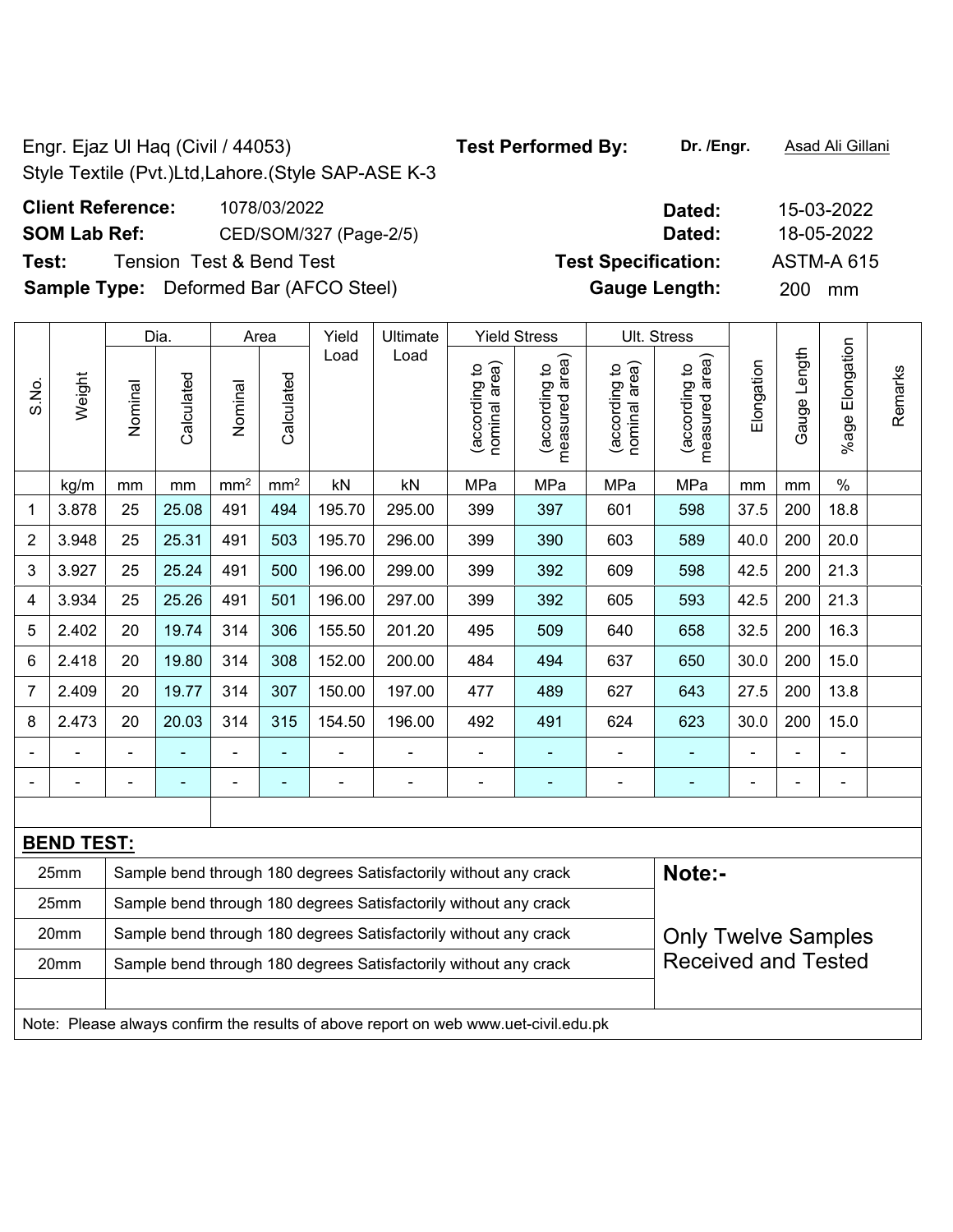**Client Reference:** 1079/03/2022 **Dated:** 29-03-2022 **SOM Lab Ref:** CED/SOM/327 (Page-3a/5) **Dated:** 18-05-2022 **Test:** Tension Test & Bend Test **Test Specification:** ASTM-A 615 **Sample Type:** Deformed Bar (Mughal Steel) **Gauge Length:** 200 mm

|                |                   |                | Dia.           |                          | Area            | Yield          | Ultimate                                                                            |                                | <b>Yield Stress</b>             |                                | <b>Ult. Stress</b>              |                |              |                      |         |
|----------------|-------------------|----------------|----------------|--------------------------|-----------------|----------------|-------------------------------------------------------------------------------------|--------------------------------|---------------------------------|--------------------------------|---------------------------------|----------------|--------------|----------------------|---------|
| S.No.          | Weight            | Nominal        | Calculated     | Nominal                  | Calculated      | Load           | Load                                                                                | nominal area)<br>(according to | measured area)<br>(according to | nominal area)<br>(according to | measured area)<br>(according to | Elongation     | Gauge Length | Elongation<br>%age l | Remarks |
|                | kg/m              | mm             | mm             | mm <sup>2</sup>          | mm <sup>2</sup> | kN             | kN                                                                                  | MPa                            | MPa                             | MPa                            | MPa                             | mm             | mm           | $\%$                 |         |
| 1              | 4.046             | 25             | 25.61          | 491                      | 515             | 270.00         | 335.00                                                                              | 550                            | 525                             | 682                            | 651                             | 37.5           | 200          | 18.8                 |         |
| 2              | 4.026             | 25             | 25.55          | 491                      | 513             | 260.70         | 232.70                                                                              | 531                            | 509                             | 474                            | 454                             | 42.5           | 200          | 21.3                 |         |
| 3              | 3.992             | 25             | 25.45          | 491                      | 509             | 251.70         | 326.20                                                                              | 513                            | 495                             | 665                            | 642                             | 35.0           | 200          | 17.5                 |         |
| 4              | 4.016             | 25             | 25.52          | 491                      | 512             | 262.70         | 339.70                                                                              | 535                            | 514                             | 692                            | 665                             | 40.0           | 200          | 20.0                 |         |
| 5              | 2.358             | 20             | 19.56          | 314                      | 300             | 150.50         | 205.70                                                                              | 479                            | 502                             | 655                            | 685                             | 27.5           | 200          | 13.8                 |         |
| 6              | 2.503             | 20             | 20.15          | 314                      | 319             | 156.50         | 209.20                                                                              | 498                            | 491                             | 666                            | 657                             | 32.5           | 200          | 16.3                 |         |
| $\overline{7}$ | 2.446             | 20             | 19.92          | 314                      | 312             | 170.50         | 212.50                                                                              | 543                            | 548                             | 676                            | 682                             | 35.0           | 200          | 17.5                 |         |
| 8              | 2.404             | 20             | 19.75          | 314                      | 306             | 158.00         | 203.70                                                                              | 503                            | 516                             | 648                            | 666                             | 32.5           | 200          | 16.3                 |         |
|                |                   |                | $\blacksquare$ | $\blacksquare$           | ٠               | $\overline{a}$ |                                                                                     | $\overline{a}$                 | ٠                               | -                              | ۰                               |                |              | ÷                    |         |
|                |                   | $\blacksquare$ | ä,             | $\overline{\phantom{0}}$ | $\blacksquare$  | $\blacksquare$ | $\blacksquare$                                                                      | ÷,                             | $\blacksquare$                  | ÷                              | ٠                               | $\blacksquare$ |              | $\blacksquare$       |         |
|                |                   |                |                |                          |                 |                |                                                                                     |                                |                                 |                                |                                 |                |              |                      |         |
|                | <b>BEND TEST:</b> |                |                |                          |                 |                |                                                                                     |                                |                                 |                                |                                 |                |              |                      |         |
|                | 25mm              |                |                |                          |                 |                | Sample bend through 180 degrees Satisfactorily without any crack                    |                                |                                 |                                | Note:-                          |                |              |                      |         |
|                | 25mm              |                |                |                          |                 |                | Sample bend through 180 degrees Satisfactorily without any crack                    |                                |                                 |                                |                                 |                |              |                      |         |
|                | 20mm              |                |                |                          |                 |                | Sample bend through 180 degrees Satisfactorily without any crack                    |                                |                                 |                                | <b>Only Twelve Samples</b>      |                |              |                      |         |
|                | 20mm              |                |                |                          |                 |                | Sample bend through 180 degrees Satisfactorily without any crack                    |                                |                                 |                                | <b>Received and Tested</b>      |                |              |                      |         |
|                |                   |                |                |                          |                 |                |                                                                                     |                                |                                 |                                |                                 |                |              |                      |         |
|                |                   |                |                |                          |                 |                | Note: Please always confirm the results of above report on web www.uet-civil.edu.pk |                                |                                 |                                |                                 |                |              |                      |         |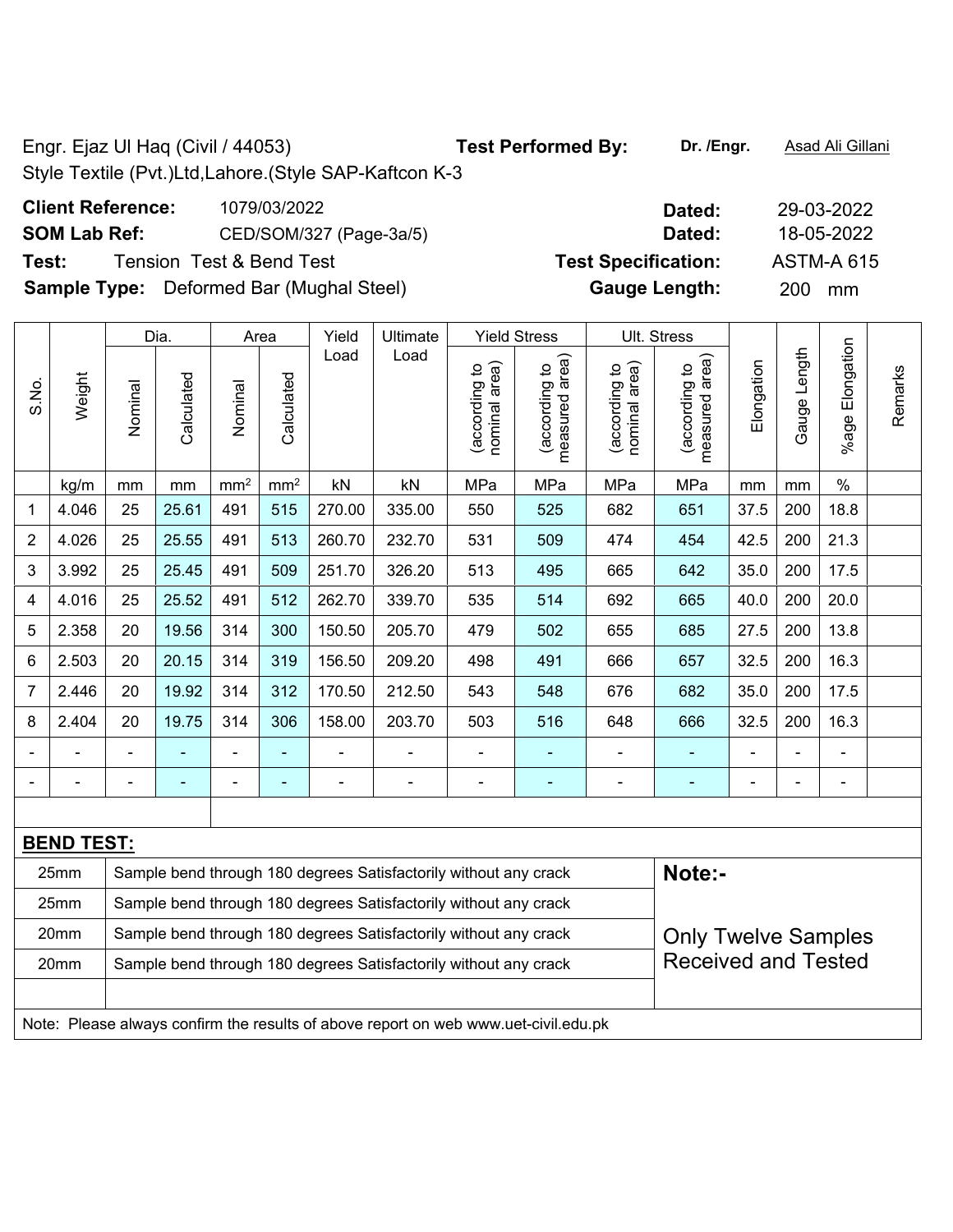**Client Reference:** 1079/03/2022 **Dated:** 29-03-2022 **SOM Lab Ref:** CED/SOM/327 (Page-3b/5) **Dated:** 18-05-2022 **Test:** Tension Test & Bend Test **Test Specification:** ASTM-A 615 **Sample Type:** Deformed Bar (Mughal Steel) **Gauge Length:** 200 mm

|       |                   |         | Dia.       |                              | Area                                                                                                                                                                                             | Yield                    | Ultimate                                                         |                                | <b>Yield Stress</b>             |                                | Ult. Stress                     |                |                |                      |         |
|-------|-------------------|---------|------------|------------------------------|--------------------------------------------------------------------------------------------------------------------------------------------------------------------------------------------------|--------------------------|------------------------------------------------------------------|--------------------------------|---------------------------------|--------------------------------|---------------------------------|----------------|----------------|----------------------|---------|
| S.No. | Weight            | Nominal | Calculated | Nominal                      | Calculated                                                                                                                                                                                       | Load                     | Load                                                             | nominal area)<br>(according to | measured area)<br>(according to | nominal area)<br>(according to | measured area)<br>(according to | Elongation     | Gauge Length   | Elongation<br>%age I | Remarks |
|       | kg/m              | mm      | mm         | mm <sup>2</sup>              | mm <sup>2</sup>                                                                                                                                                                                  | kN                       | kN                                                               | MPa                            | MPa                             | MPa                            | MPa                             | mm             | mm             | $\%$                 |         |
| 1     | 1.565             | 16      | 15.92      | 201                          | 199                                                                                                                                                                                              | 102.20                   | 134.00                                                           | 508                            | 514                             | 666                            | 674                             | 25.0           | 200            | 12.5                 |         |
| 2     | 1.556             | 16      | 15.89      | 201                          | 198                                                                                                                                                                                              | 111.00                   | 135.20                                                           | 552                            | 560                             | 672                            | 682                             | 25.0           | 200            | 12.5                 |         |
| 3     | 1.563             | 16      | 15.92      | 201                          | 199                                                                                                                                                                                              | 109.70                   | 135.00                                                           | 546                            | 552                             | 671                            | 679                             | 30.0           | 200            | 15.0                 |         |
| 4     | 1.544             | 16      | 15.82      | 201                          | 197                                                                                                                                                                                              | 88.20                    | 120.20                                                           | 439                            | 449                             | 598                            | 612                             | 32.5           | 200            | 16.3                 |         |
| 5     | 0.897             | 12      | 12.06      | 113                          | 114                                                                                                                                                                                              | 58.70                    | 76.20                                                            | 519                            | 514                             | 674                            | 668                             | 25.0           | 200            | 12.5                 |         |
| 6     | 0.909             | 12      | 12.14      | 113                          | 116                                                                                                                                                                                              | 62.00                    | 78.20                                                            | 548                            | 536                             | 691                            | 676                             | 27.5           | 200            | 13.8                 |         |
| 7     | 0.901             | 12      | 12.09      | 113                          | 115                                                                                                                                                                                              | 60.00                    | 77.00                                                            | 531                            | 523                             | 681                            | 671                             | 27.5           | 200            | 13.8                 |         |
| 8     | 0.901             | 12      | 12.09      | 113                          | 115                                                                                                                                                                                              | 61.00                    | 76.20                                                            | 539                            | 532                             | 674                            | 665                             | 25.0           | 200            | 12.5                 |         |
|       |                   |         |            | $\blacksquare$               |                                                                                                                                                                                                  |                          |                                                                  |                                |                                 |                                |                                 |                |                |                      |         |
|       |                   |         | -          | $\qquad \qquad \blacksquare$ | ۰                                                                                                                                                                                                | $\overline{\phantom{0}}$ |                                                                  | $\qquad \qquad \blacksquare$   | ٠                               | ÷                              | ۰                               | $\overline{a}$ | $\blacksquare$ | ÷                    |         |
|       |                   |         |            |                              |                                                                                                                                                                                                  |                          |                                                                  |                                |                                 |                                |                                 |                |                |                      |         |
|       | <b>BEND TEST:</b> |         |            |                              |                                                                                                                                                                                                  |                          |                                                                  |                                |                                 |                                |                                 |                |                |                      |         |
|       | 16mm              |         |            |                              |                                                                                                                                                                                                  |                          | Sample bend through 180 degrees Satisfactorily without any crack |                                |                                 |                                | Note:-                          |                |                |                      |         |
|       | 16mm              |         |            |                              |                                                                                                                                                                                                  |                          | Sample bend through 180 degrees Satisfactorily without any crack |                                |                                 |                                |                                 |                |                |                      |         |
|       | 12mm              |         |            |                              |                                                                                                                                                                                                  |                          |                                                                  |                                |                                 |                                |                                 |                |                |                      |         |
|       | 12mm              |         |            |                              | Sample bend through 180 degrees Satisfactorily without any crack<br><b>Only Twelve Samples</b><br><b>Received and Tested</b><br>Sample bend through 180 degrees Satisfactorily without any crack |                          |                                                                  |                                |                                 |                                |                                 |                |                |                      |         |

Note: Please always confirm the results of above report on web www.uet-civil.edu.pk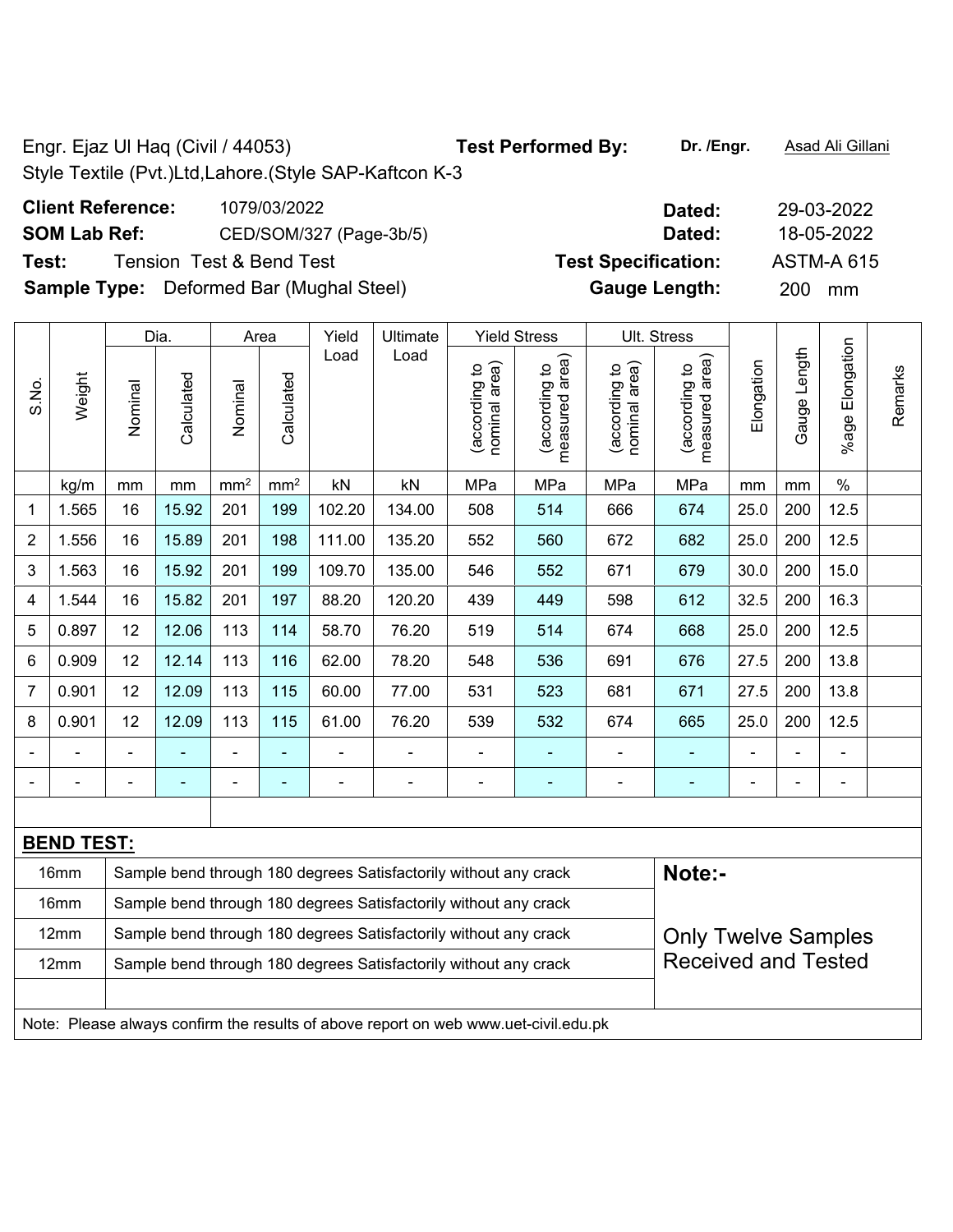| <b>Client Reference:</b> | 1079/03/2022                                    | Dated:                     | 29-03-2022        |
|--------------------------|-------------------------------------------------|----------------------------|-------------------|
| <b>SOM Lab Ref:</b>      | CED/SOM/327 (Page-3c/5)                         | Dated:                     | 18-05-2022        |
| Test:                    | Tension Test&Bend Test                          | <b>Test Specification:</b> | <b>ASTM-A 615</b> |
|                          | <b>Sample Type:</b> Deformed Bar (Mughal Steel) | <b>Gauge Length:</b>       | 200 mm            |

|                |                   | Dia.                                                      |                |                 | Area            | Yield                    | Ultimate                                                         |                                | <b>Yield Stress</b>             |                                | Ult. Stress                                             |            |                |                          |         |
|----------------|-------------------|-----------------------------------------------------------|----------------|-----------------|-----------------|--------------------------|------------------------------------------------------------------|--------------------------------|---------------------------------|--------------------------------|---------------------------------------------------------|------------|----------------|--------------------------|---------|
| S.No.          | Weight            | Nominal                                                   | Calculated     | Nominal         | Calculated      | Load                     | Load                                                             | nominal area)<br>(according to | (according to<br>measured area) | nominal area)<br>(according to | area)<br>(according to<br>measured                      | Elongation | Gauge Length   | Elongation<br>%age l     | Remarks |
|                | kg/m              | mm                                                        | mm             | mm <sup>2</sup> | mm <sup>2</sup> | kN                       | kN                                                               | MPa                            | MPa                             | MPa                            | MPa                                                     | mm         | mm             | $\%$                     |         |
| 1              | 0.610             | 10                                                        | 9.97           | 79              | 78              | 39.00                    | 52.20                                                            | 497                            | 500                             | 665                            | 670                                                     | 27.5       | 200            | 13.8                     |         |
| $\overline{2}$ | 0.606             | 10                                                        | 9.91           | 79              | 77              | 38.70                    | 52.00                                                            | 493                            | 502                             | 662                            | 675                                                     | 30.0       | 200            | 15.0                     |         |
| $\mathbf{3}$   | 0.608             | 10                                                        | 9.93           | 79              | 77              | 40.00                    | 52.00                                                            | 509                            | 517                             | 662                            | 672                                                     | 25.0       | 200            | 12.5                     |         |
| 4              | 0.604             | 10                                                        | 9.90           | 79              | 77              | 38.70                    | 51.50                                                            | 493                            | 504                             | 656                            | 670                                                     | 25.0       | 200            | 12.5                     |         |
| $\blacksquare$ |                   | $\blacksquare$                                            | $\blacksquare$ | ä,              | $\blacksquare$  | $\overline{\phantom{0}}$ | $\blacksquare$                                                   | $\blacksquare$                 | ٠                               | $\blacksquare$                 | ÷,                                                      |            | L,             | $\blacksquare$           |         |
| $\blacksquare$ | $\blacksquare$    | $\blacksquare$                                            | $\blacksquare$ | ä,              | $\blacksquare$  | $\blacksquare$           | $\frac{1}{2}$                                                    | $\blacksquare$                 | $\blacksquare$                  | $\blacksquare$                 | ä,<br>$\frac{1}{2}$<br>$\blacksquare$<br>$\blacksquare$ |            |                |                          |         |
| $\blacksquare$ | $\blacksquare$    | $\blacksquare$                                            | $\blacksquare$ | ÷,              | $\blacksquare$  | $\overline{\phantom{0}}$ | ÷                                                                | $\blacksquare$                 | ÷                               | $\blacksquare$                 | $\blacksquare$                                          | ÷          | $\blacksquare$ | $\blacksquare$           |         |
|                |                   |                                                           | $\blacksquare$ | $\blacksquare$  | $\blacksquare$  |                          | ÷                                                                |                                |                                 | $\overline{\phantom{0}}$       | $\blacksquare$                                          |            | L,             | $\blacksquare$           |         |
|                |                   |                                                           |                | ۰               | $\blacksquare$  |                          |                                                                  |                                |                                 |                                |                                                         |            | Ē,             | ÷                        |         |
| $\blacksquare$ |                   | $\overline{a}$                                            | ÷              | ÷               | $\blacksquare$  | $\overline{a}$           | ÷                                                                | $\blacksquare$                 | ÷                               | ÷                              | $\blacksquare$                                          | -          | -              | $\overline{\phantom{0}}$ |         |
|                |                   |                                                           |                |                 |                 |                          |                                                                  |                                |                                 |                                |                                                         |            |                |                          |         |
|                | <b>BEND TEST:</b> |                                                           |                |                 |                 |                          |                                                                  |                                |                                 |                                |                                                         |            |                |                          |         |
|                | 10mm              |                                                           |                |                 |                 |                          | Sample bend through 180 degrees Satisfactorily without any crack |                                |                                 |                                | Note:-                                                  |            |                |                          |         |
|                | 10mm              |                                                           |                |                 |                 |                          | Sample bend through 180 degrees Satisfactorily without any crack |                                |                                 |                                |                                                         |            |                |                          |         |
|                |                   |                                                           |                |                 |                 |                          |                                                                  |                                |                                 |                                | <b>Only Six Samples</b>                                 |            |                |                          |         |
|                |                   |                                                           |                |                 |                 |                          |                                                                  |                                |                                 |                                | <b>Received and Tested</b>                              |            |                |                          |         |
|                |                   |                                                           |                |                 |                 |                          |                                                                  |                                |                                 |                                |                                                         |            |                |                          |         |
| .              | $\sim$            | $\ddot{\phantom{a}}$<br>$\sim$<br>$\sim$<br>$\sim$ $\sim$ |                |                 |                 |                          |                                                                  |                                |                                 |                                |                                                         |            |                |                          |         |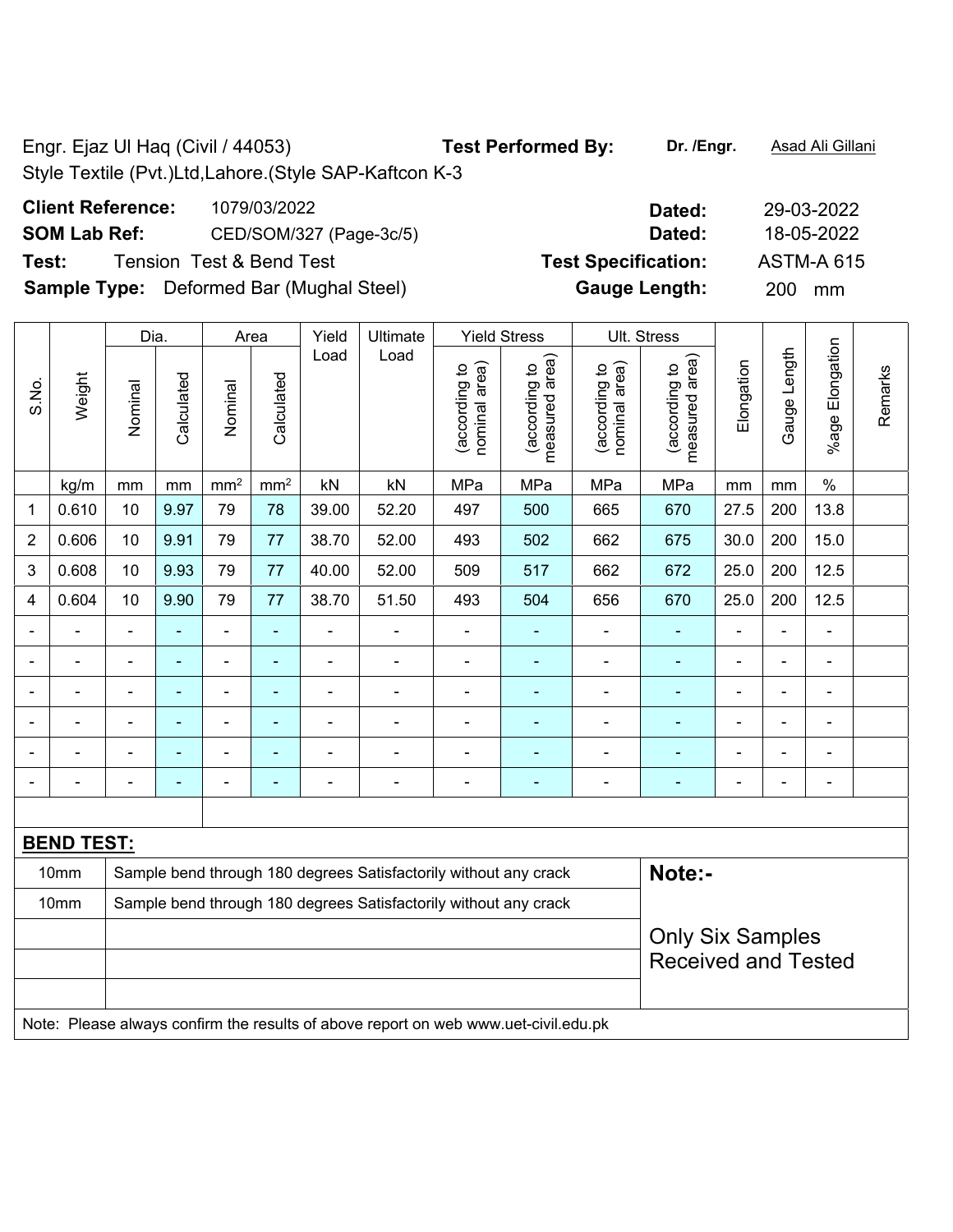**Client Reference:** 1081/04/2022 **Dated:** 25-04-2022 **SOM Lab Ref:** CED/SOM/327 (Page-4a/5) **Dated:** 18-05-2022 **Test:** Tension Test & Bend Test **Test Specification:** ASTM-A 615 **Sample Type:** Deformed Bar (Mughal Steel) C1 **Gauge Length:** 200 mm

|                |                   |                                                                  | Dia.       |                 | Area            | Yield  | Ultimate                                                                            |                                | <b>Yield Stress</b>             |                                | Ult. Stress                       |                |              |                 |         |
|----------------|-------------------|------------------------------------------------------------------|------------|-----------------|-----------------|--------|-------------------------------------------------------------------------------------|--------------------------------|---------------------------------|--------------------------------|-----------------------------------|----------------|--------------|-----------------|---------|
| S.No.          | Weight            | Nominal                                                          | Calculated | Nominal         | Calculated      | Load   | Load                                                                                | nominal area)<br>(according to | (according to<br>measured area) | (according to<br>nominal area) | (according to  <br>measured area) | Elongation     | Gauge Length | %age Elongation | Remarks |
|                | kg/m              | mm                                                               | mm         | mm <sup>2</sup> | mm <sup>2</sup> | kN     | kN                                                                                  | MPa                            | MPa                             | MPa                            | MPa                               | mm             | mm           | $\%$            |         |
| 1              | 2.404             | 20                                                               | 19.74      | 314             | 306             | 173.00 | 215.20                                                                              | 551                            | 566                             | 685                            | 704                               | 32.5           | 200          | 16.3            |         |
| $\overline{2}$ | 2.408             | 20                                                               | 19.76      | 314             | 307             | 171.00 | 212.70                                                                              | 544                            | 558                             | 677                            | 694                               | 32.5           | 200          | 16.3            |         |
| 3              | 2.505             | 20                                                               | 20.16      | 314             | 319             | 148.50 | 190.20                                                                              | 473                            | 466                             | 605                            | 597                               | 32.5           | 200          | 16.3            |         |
| 4              | 2.349             | 20                                                               | 19.52      | 314             | 299             | 170.00 | 208.00                                                                              | 541                            | 569                             | 662                            | 695                               | 30.0           | 200          | 15.0            |         |
| 5              | 1.569             | 16                                                               | 15.95      | 201             | 200             | 90.70  | 129.00                                                                              | 451                            | 454                             | 642                            | 646                               | 35.0           | 200          | 17.5            |         |
| 6              | 1.621             | 16                                                               | 16.22      | 201             | 207             | 94.50  | 135.00                                                                              | 470                            | 458                             | 671                            | 654                               | 32.5           | 200          | 16.3            |         |
| 7              | 1.633             | 16                                                               | 16.28      | 201             | 208             | 94.00  | 135.00                                                                              | 468                            | 452                             | 671                            | 649                               | 30.0           | 200          | 15.0            |         |
| 8              | 1.573             | 16                                                               | 15.97      | 201             | 200             | 92.00  | 132.00                                                                              | 458                            | 460                             | 657                            | 659                               | 32.5           | 200          | 16.3            |         |
|                |                   | $\blacksquare$                                                   |            | ÷,              | ÷               |        | $\blacksquare$                                                                      | $\blacksquare$                 |                                 |                                |                                   |                | L,           | $\blacksquare$  |         |
|                |                   | L,                                                               |            | $\blacksquare$  | $\blacksquare$  |        | $\blacksquare$                                                                      | $\blacksquare$                 | $\blacksquare$                  | $\blacksquare$                 | ä,                                | $\blacksquare$ |              | $\blacksquare$  |         |
|                |                   |                                                                  |            |                 |                 |        |                                                                                     |                                |                                 |                                |                                   |                |              |                 |         |
|                | <b>BEND TEST:</b> |                                                                  |            |                 |                 |        |                                                                                     |                                |                                 |                                |                                   |                |              |                 |         |
|                | 20mm              |                                                                  |            |                 |                 |        | Sample bend through 180 degrees Satisfactorily without any crack                    |                                |                                 |                                | Note:-                            |                |              |                 |         |
|                | 20mm              | Sample bend through 180 degrees Satisfactorily without any crack |            |                 |                 |        |                                                                                     |                                |                                 |                                |                                   |                |              |                 |         |
|                | 16mm              |                                                                  |            |                 |                 |        | Sample bend through 180 degrees Satisfactorily without any crack                    |                                |                                 |                                | <b>Only Twelve Samples</b>        |                |              |                 |         |
|                | 16mm              |                                                                  |            |                 |                 |        | Sample bend through 180 degrees Satisfactorily without any crack                    |                                |                                 |                                | <b>Received and Tested</b>        |                |              |                 |         |
|                |                   |                                                                  |            |                 |                 |        |                                                                                     |                                |                                 |                                |                                   |                |              |                 |         |
|                |                   |                                                                  |            |                 |                 |        | Note: Please always confirm the results of above report on web www.uet-civil.edu.pk |                                |                                 |                                |                                   |                |              |                 |         |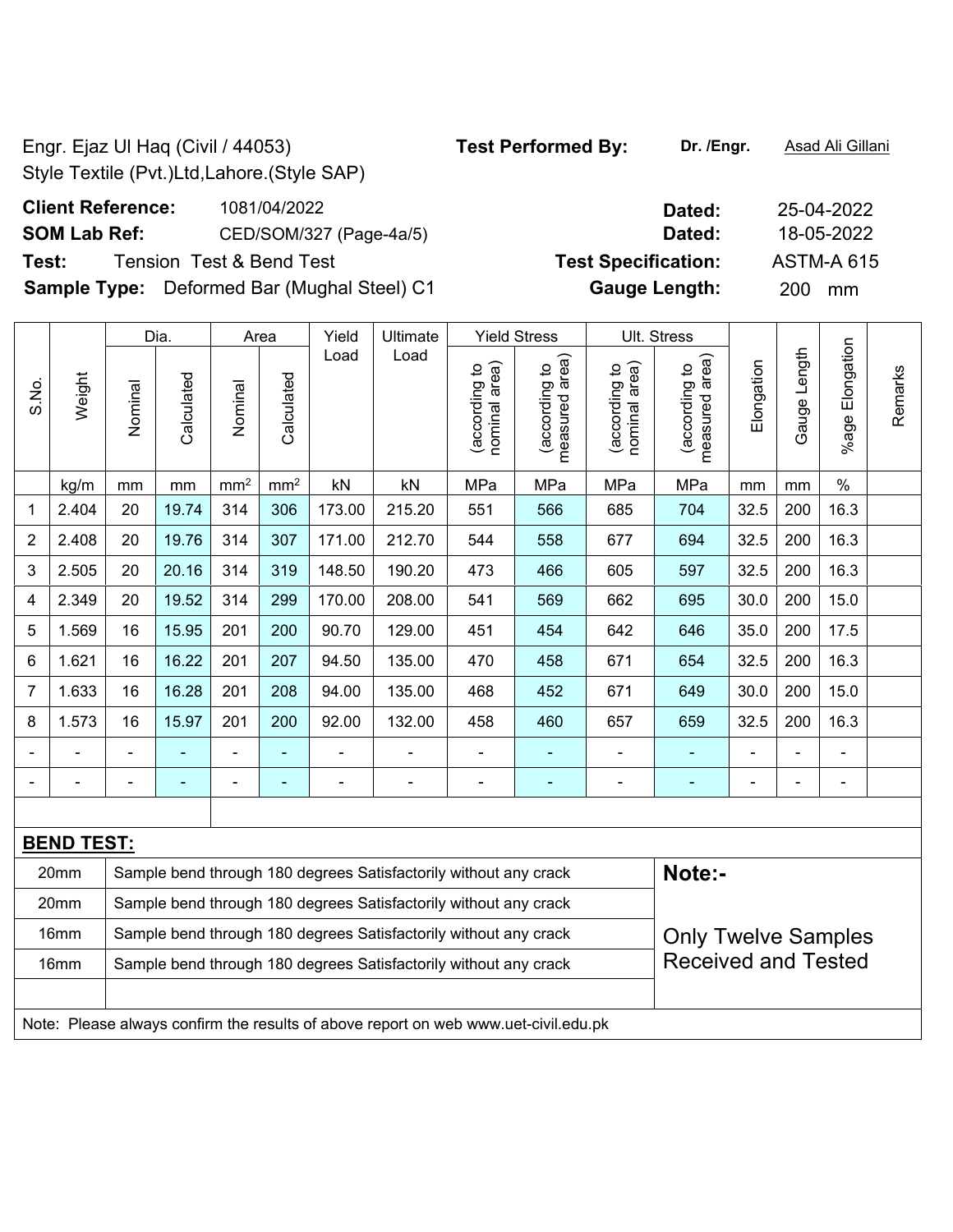Received and Tested

**Client Reference:** 1081/04/2022 **Dated:** 25-04-2022 **SOM Lab Ref:** CED/SOM/327 (Page-4b/5) **Dated:** 18-05-2022 **Test:** Tension Test & Bend Test **Test Specification:** ASTM-A 615 **Sample Type:** Deformed Bar (Mughal Steel) C1 **Gauge Length:** 200 mm

10mm | Sample bend through 180 degrees Satisfactorily without any crack

Note: Please always confirm the results of above report on web www.uet-civil.edu.pk

|                |                   |                                                                                                | Dia.                     |                 | Area                     | Yield | Ultimate                                                         |                                | <b>Yield Stress</b>                |                                | Ult. Stress                        |                |                          |                 |         |
|----------------|-------------------|------------------------------------------------------------------------------------------------|--------------------------|-----------------|--------------------------|-------|------------------------------------------------------------------|--------------------------------|------------------------------------|--------------------------------|------------------------------------|----------------|--------------------------|-----------------|---------|
| S.No.          | Weight            | Nominal                                                                                        | Calculated               | Nominal         | Calculated               | Load  | Load                                                             | nominal area)<br>(according to | area)<br>(according to<br>measured | nominal area)<br>(according to | area)<br>(according to<br>measured | Elongation     | Gauge Length             | %age Elongation | Remarks |
|                | kg/m              | mm                                                                                             | mm                       | mm <sup>2</sup> | mm <sup>2</sup>          | kN    | kN                                                               | MPa                            | MPa                                | MPa                            | MPa                                | mm             | mm                       | $\%$            |         |
| $\mathbf 1$    | 0.890             | 12                                                                                             | 12.00                    | 113             | 113                      | 60.00 | 76.50                                                            | 531                            | 531                                | 676                            | 677                                | 27.5           | 200                      | 13.8            |         |
| $\sqrt{2}$     | 0.889             | 12                                                                                             | 12.01                    | 113             | 113                      | 57.70 | 75.50                                                            | 510                            | 510                                | 668                            | 667                                | 27.5           | 200                      | 13.8            |         |
| $\sqrt{3}$     | 0.888             | 12                                                                                             | 12.00                    | 113             | 113                      | 57.00 | 75.50                                                            | 504                            | 504                                | 668                            | 668                                | 22.5           | 200                      | 11.3            |         |
| 4              | 0.884             | 12                                                                                             | 11.97                    | 113             | 113                      | 57.20 | 75.20                                                            | 506                            | 509                                | 665                            | 668                                | 25.0           | 200                      | 12.5            |         |
| $\sqrt{5}$     | 0.620             | 10                                                                                             | 10.03                    | 79              | 79                       | 40.20 | 49.20                                                            | 512                            | 509                                | 626                            | 623                                | 30.0           | 200                      | 15.0            |         |
| $\,6\,$        | 0.613             | 10                                                                                             | 9.97                     | 79              | 78                       | 41.20 | 50.70                                                            | 525                            | 528                                | 646                            | 650                                | 27.5           | 200                      | 13.8            |         |
| $\overline{7}$ | 0.628             | 10                                                                                             | 10.09                    | 79              | 80                       | 42.30 | 51.90                                                            | 539                            | 529                                | 661                            | 649                                | 25.0           | 200                      | 12.5            |         |
| $\bf 8$        | 0.619             | 10                                                                                             | 10.02                    | 79              | 79                       | 41.70 | 52.00                                                            | 531                            | 530                                | 662                            | 660                                | 27.5           | 200                      | 13.8            |         |
|                |                   |                                                                                                |                          |                 |                          |       |                                                                  |                                |                                    |                                | $\blacksquare$                     |                | $\blacksquare$           | -               |         |
|                |                   | ٠                                                                                              | $\overline{\phantom{0}}$ |                 | $\overline{\phantom{0}}$ | -     | $\overline{a}$                                                   | ٠                              | ۰                                  | $\blacksquare$                 | $\overline{\phantom{a}}$           | $\blacksquare$ | $\overline{\phantom{a}}$ | $\blacksquare$  |         |
|                |                   |                                                                                                |                          |                 |                          |       |                                                                  |                                |                                    |                                |                                    |                |                          |                 |         |
|                | <b>BEND TEST:</b> |                                                                                                |                          |                 |                          |       |                                                                  |                                |                                    |                                |                                    |                |                          |                 |         |
|                | 12mm              |                                                                                                |                          |                 |                          |       | Sample bend through 180 degrees Satisfactorily without any crack |                                |                                    |                                | Note:-                             |                |                          |                 |         |
|                | 12mm              |                                                                                                |                          |                 |                          |       | Sample bend through 180 degrees Satisfactorily without any crack |                                |                                    |                                |                                    |                |                          |                 |         |
|                | 10mm              | Sample bend through 180 degrees Satisfactorily without any crack<br><b>Only Twelve Samples</b> |                          |                 |                          |       |                                                                  |                                |                                    |                                |                                    |                |                          |                 |         |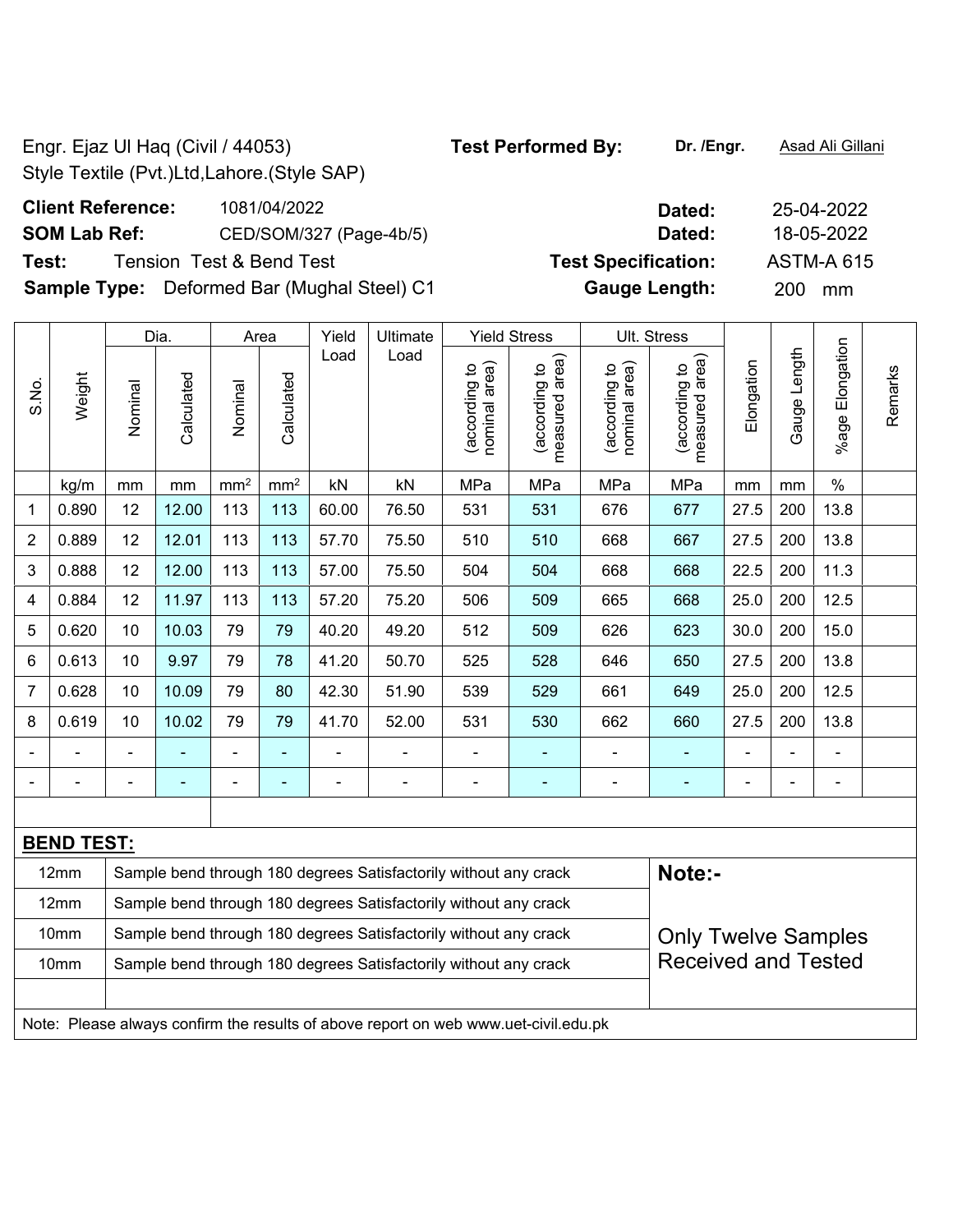## **SOM Lab Ref:** CED/SOM/327 (Page-4c/5) **Dated:** 18-05-2022

**Test:** Tension Test & Bend Test **Test Specification:** ASTM-A 615

**Sample Type:** Deformed Bar (Mughal Steel) ETP3 **Gauge Length:** 200 mm

|                |                                                                                     |                                                                  | Dia.           |                          | Area            | Yield          | Ultimate                                                         |                                | <b>Yield Stress</b>             |                                | Ult. Stress                        |                          |                |                          |         |
|----------------|-------------------------------------------------------------------------------------|------------------------------------------------------------------|----------------|--------------------------|-----------------|----------------|------------------------------------------------------------------|--------------------------------|---------------------------------|--------------------------------|------------------------------------|--------------------------|----------------|--------------------------|---------|
| S.No.          | Weight                                                                              | Nominal                                                          | Calculated     | Nominal                  | Calculated      | Load           | Load                                                             | nominal area)<br>(according to | measured area)<br>(according to | nominal area)<br>(according to | area)<br>(according to<br>measured | Elongation               | Gauge Length   | %age Elongation          | Remarks |
|                | kg/m                                                                                | mm                                                               | mm             | mm <sup>2</sup>          | mm <sup>2</sup> | kN             | kN                                                               | MPa                            | MPa                             | MPa                            | MPa                                | mm                       | mm             | $\%$                     |         |
| 1              | 0.893                                                                               | 12                                                               | 12.05          | 113                      | 114             | 59.20          | 75.00                                                            | 523                            | 520                             | 663                            | 658                                | 30.0                     | 200            | 15.0                     |         |
| $\overline{2}$ | 0.909                                                                               | 12                                                               | 12.14          | 113                      | 116             | 62.20          | 77.20                                                            | 550                            | 538                             | 683                            | 668                                | 32.5                     | 200            | 16.3                     |         |
| 3              | 0.897                                                                               | 12                                                               | 12.06          | 113                      | 114             | 61.00          | 76.00                                                            | 539                            | 534                             | 672                            | 665                                | 30.0                     | 200            | 15.0                     |         |
| 4              | 0.890                                                                               | 12                                                               | 12.01          | 113                      | 113             | 59.00          | 76.70                                                            | 522                            | 521                             | 678                            | 677                                | 22.5                     | 200            | 11.3                     |         |
| ä,             | ä,                                                                                  | $\blacksquare$                                                   | $\blacksquare$ | $\overline{\phantom{0}}$ | ä,              | ä,             | ÷,                                                               | $\overline{\phantom{0}}$       | ÷,                              | $\blacksquare$                 | $\blacksquare$                     | $\blacksquare$           | ä,             | $\blacksquare$           |         |
|                | ä,                                                                                  | $\blacksquare$                                                   | ÷,             | $\blacksquare$           | $\blacksquare$  | $\blacksquare$ | $\blacksquare$                                                   | $\overline{\phantom{0}}$       | ۰                               | $\frac{1}{2}$                  | $\blacksquare$                     | ÷                        | ÷,             | $\blacksquare$           |         |
|                | $\blacksquare$                                                                      |                                                                  | ä,             | $\overline{\phantom{a}}$ | $\blacksquare$  | $\blacksquare$ | $\blacksquare$                                                   | $\blacksquare$                 | ä,                              | $\blacksquare$                 | $\blacksquare$                     | $\overline{\phantom{a}}$ | $\blacksquare$ | $\blacksquare$           |         |
|                |                                                                                     |                                                                  | ÷              | $\blacksquare$           | ÷               | $\blacksquare$ | $\blacksquare$                                                   | $\blacksquare$                 |                                 |                                | ٠                                  |                          | $\blacksquare$ | $\blacksquare$           |         |
|                |                                                                                     |                                                                  | ÷              | ä,                       | ۰               | ä,             | ä,                                                               | ۰                              | -                               | $\blacksquare$                 | $\blacksquare$                     |                          |                | $\blacksquare$           |         |
|                |                                                                                     |                                                                  | ٠              | ۰                        | ۰               | $\overline{a}$ | $\blacksquare$                                                   | $\overline{a}$                 | -                               | $\overline{a}$                 | $\overline{\phantom{a}}$           | $\overline{\phantom{0}}$ | $\blacksquare$ | $\overline{\phantom{0}}$ |         |
|                |                                                                                     |                                                                  |                |                          |                 |                |                                                                  |                                |                                 |                                |                                    |                          |                |                          |         |
|                | <b>BEND TEST:</b>                                                                   |                                                                  |                |                          |                 |                |                                                                  |                                |                                 |                                |                                    |                          |                |                          |         |
|                | 12mm                                                                                |                                                                  |                |                          |                 |                | Sample bend through 180 degrees Satisfactorily without any crack |                                |                                 |                                | Note:-                             |                          |                |                          |         |
|                | 12mm                                                                                | Sample bend through 180 degrees Satisfactorily without any crack |                |                          |                 |                |                                                                  |                                |                                 |                                |                                    |                          |                |                          |         |
|                |                                                                                     |                                                                  |                |                          |                 |                |                                                                  |                                |                                 |                                | <b>Only Six Samples</b>            |                          |                |                          |         |
|                |                                                                                     |                                                                  |                |                          |                 |                |                                                                  |                                |                                 |                                | <b>Received and Tested</b>         |                          |                |                          |         |
|                |                                                                                     |                                                                  |                |                          |                 |                |                                                                  |                                |                                 |                                |                                    |                          |                |                          |         |
|                | Note: Please always confirm the results of above report on web www.uet-civil.edu.pk |                                                                  |                |                          |                 |                |                                                                  |                                |                                 |                                |                                    |                          |                |                          |         |

# **Client Reference:** 1081/04/2022 **Dated:** 25-04-2022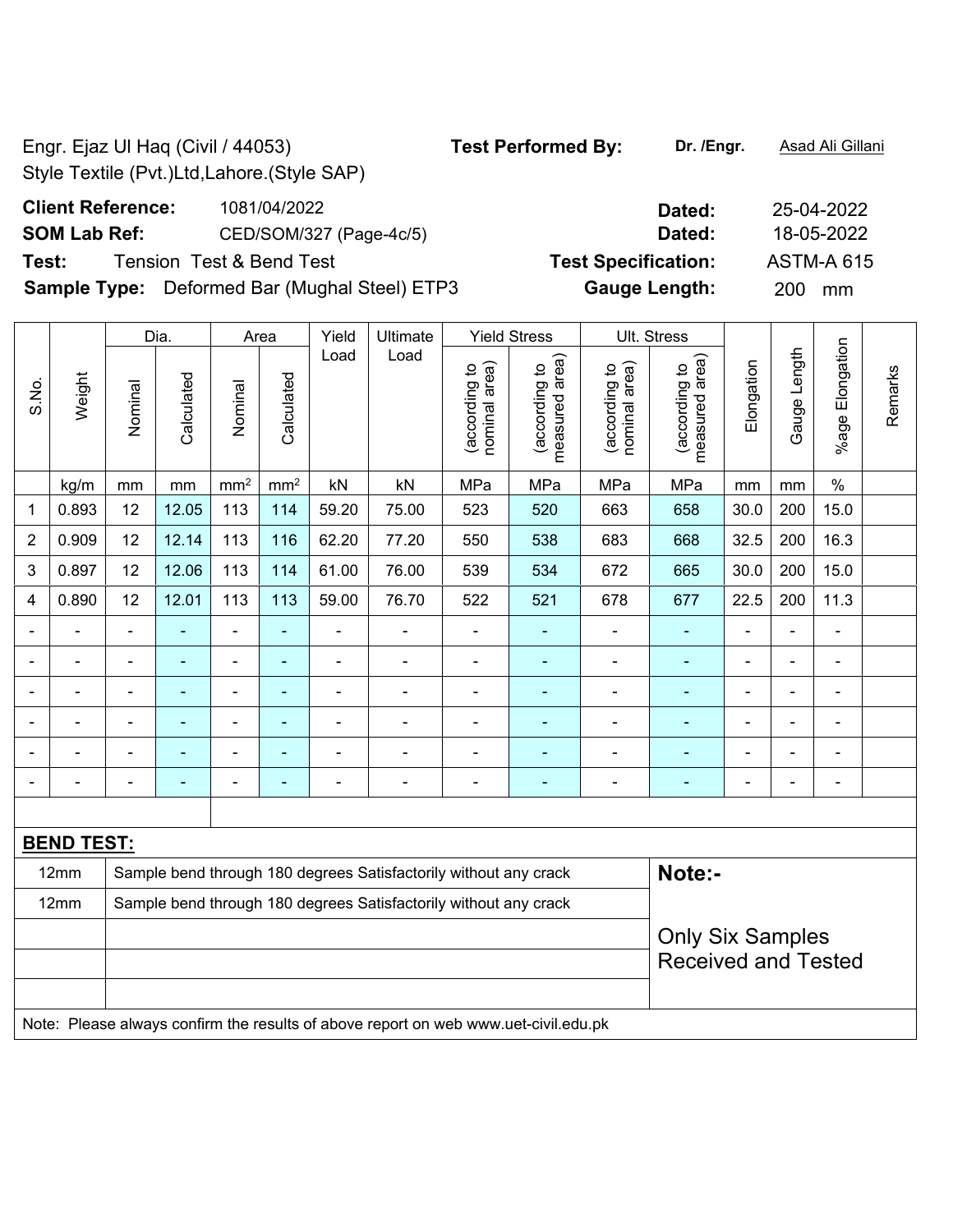## **SOM Lab Ref:** CED/SOM/327 (Page-4d/5) **Dated:** 18-05-2022 **Test:** Tension Test & Bend Test **Test Specification:** ASTM-A 615

**Sample Type:** Deformed Bar (Mughal Steel) ETP3 **Gauge Length:** 200 mm

|                |                                                                                     |                                                                  | Dia.       |                 | Area            | Yield          | Ultimate                                                         |                                | <b>Yield Stress</b>             |                                | Ult. Stress                     |                |                |                      |         |
|----------------|-------------------------------------------------------------------------------------|------------------------------------------------------------------|------------|-----------------|-----------------|----------------|------------------------------------------------------------------|--------------------------------|---------------------------------|--------------------------------|---------------------------------|----------------|----------------|----------------------|---------|
| S.No.          | Weight                                                                              | Nominal                                                          | Calculated | Nominal         | Calculated      | Load           | Load                                                             | nominal area)<br>(according to | (according to<br>measured area) | nominal area)<br>(according to | (according to<br>measured area) | Elongation     | Gauge Length   | Elongation<br>%age I | Remarks |
|                | kg/m                                                                                | mm                                                               | mm         | mm <sup>2</sup> | mm <sup>2</sup> | kN             | kN                                                               | MPa                            | MPa                             | MPa                            | MPa                             | mm             | mm             | $\%$                 |         |
| 1              | 2.578                                                                               | 20                                                               | 20.44      | 314             | 328             | 165.70         | 215.70                                                           | 527                            | 506                             | 687                            | 658                             | 32.5           | 200            | 16.3                 |         |
| $\overline{2}$ | 2.587                                                                               | 20                                                               | 20.48      | 314             | 330             | 166.00         | 217.00                                                           | 528                            | 504                             | 691                            | 659                             | 30.0           | 200            | 15.0                 |         |
| 3              | 2.580                                                                               | 20                                                               | 20.46      | 314             | 329             | 164.90         | 215.00                                                           | 525                            | 502                             | 684                            | 655                             | 30.0           | 200            | 15.0                 |         |
| 4              | 2.598                                                                               | 20                                                               | 20.53      | 314             | 331             | 166.70         | 217.00                                                           | 531                            | 504                             | 691                            | 656                             | 32.5           | 200            | 16.3                 |         |
| 5              | 1.546                                                                               | 16                                                               | 15.84      | 201             | 197             | 98.20          | 127.00                                                           | 488                            | 499                             | 632                            | 645                             | 30.0           | 200            | 15.0                 |         |
| 6              | 1.552                                                                               | 16                                                               | 15.87      | 201             | 198             | 99.70          | 128.00                                                           | 496                            | 505                             | 637                            | 648                             | 35.0           | 200            | 17.5                 |         |
| $\overline{7}$ | 1.560                                                                               | 16                                                               | 15.91      | 201             | 199             | 99.50          | 127.50                                                           | 495                            | 501                             | 634                            | 642                             | 32.5           | 200            | 16.3                 |         |
| 8              | 1.598                                                                               | 16                                                               | 16.10      | 201             | 204             | 104.70         | 132.00                                                           | 521                            | 515                             | 657                            | 649                             | 35.0           | 200            | 17.5                 |         |
|                |                                                                                     |                                                                  |            | $\blacksquare$  | $\blacksquare$  |                |                                                                  | $\blacksquare$                 | ٠                               | $\blacksquare$                 |                                 |                |                | $\blacksquare$       |         |
|                |                                                                                     | $\blacksquare$                                                   | ÷          | $\blacksquare$  | $\blacksquare$  | $\blacksquare$ |                                                                  | $\blacksquare$                 | $\blacksquare$                  | $\qquad \qquad \blacksquare$   | $\blacksquare$                  | $\blacksquare$ | $\blacksquare$ | $\blacksquare$       |         |
|                |                                                                                     |                                                                  |            |                 |                 |                |                                                                  |                                |                                 |                                |                                 |                |                |                      |         |
|                | <b>BEND TEST:</b>                                                                   |                                                                  |            |                 |                 |                |                                                                  |                                |                                 |                                |                                 |                |                |                      |         |
|                | 20mm                                                                                |                                                                  |            |                 |                 |                | Sample bend through 180 degrees Satisfactorily without any crack |                                |                                 |                                | Note:-                          |                |                |                      |         |
|                | 20mm                                                                                | Sample bend through 180 degrees Satisfactorily without any crack |            |                 |                 |                |                                                                  |                                |                                 |                                |                                 |                |                |                      |         |
|                | 16mm                                                                                |                                                                  |            |                 |                 |                | Sample bend through 180 degrees Satisfactorily without any crack |                                |                                 |                                | <b>Only Twelve Samples</b>      |                |                |                      |         |
|                | 16mm                                                                                |                                                                  |            |                 |                 |                | Sample bend through 180 degrees Satisfactorily without any crack |                                |                                 |                                | <b>Received and Tested</b>      |                |                |                      |         |
|                |                                                                                     |                                                                  |            |                 |                 |                |                                                                  |                                |                                 |                                |                                 |                |                |                      |         |
|                | Note: Please always confirm the results of above report on web www.uet-civil.edu.pk |                                                                  |            |                 |                 |                |                                                                  |                                |                                 |                                |                                 |                |                |                      |         |

## **Client Reference:** 1081/04/2022 **Dated:** 25-04-2022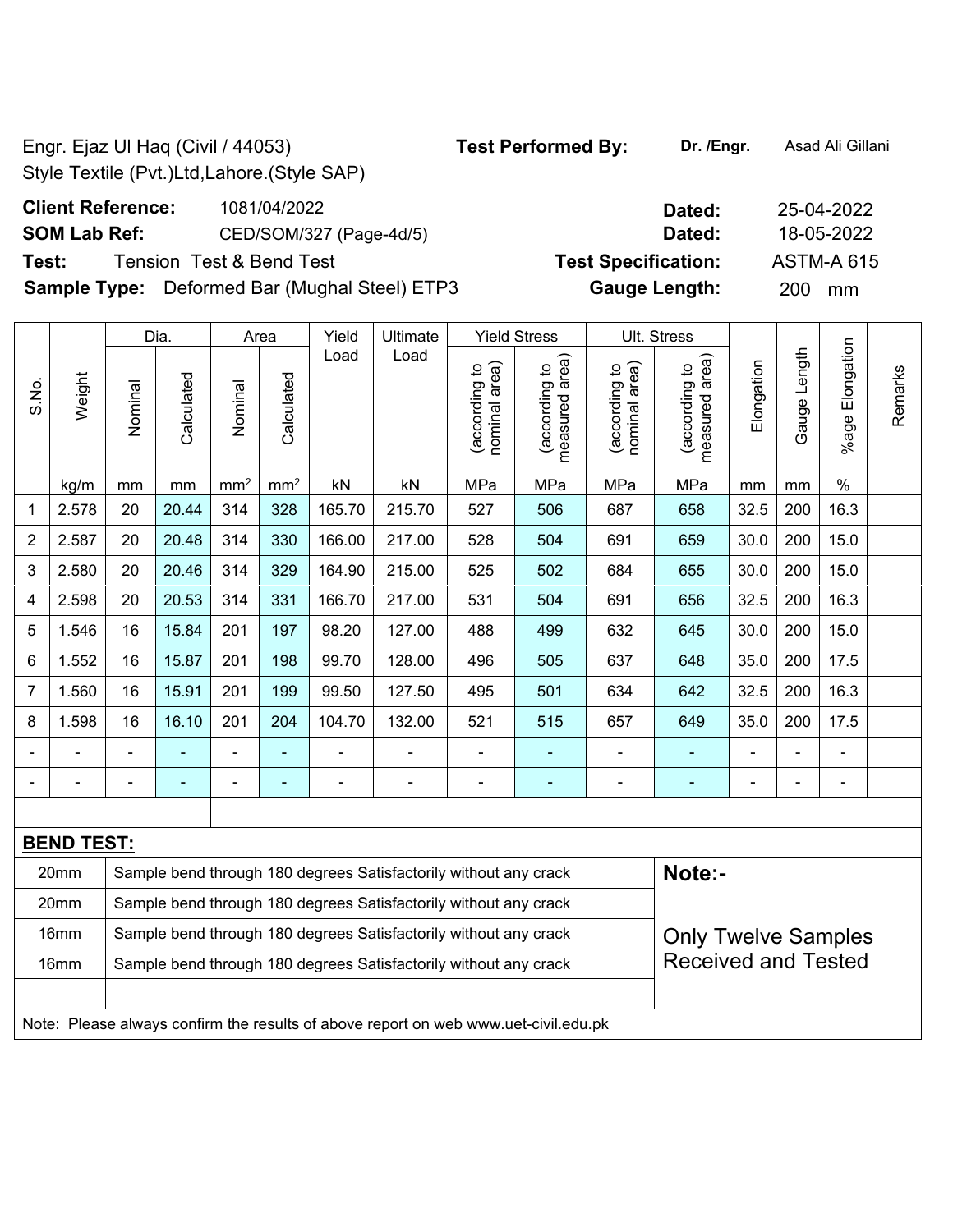**Client Reference:** 1080/04/2022 **SOM Lab Ref:** CED/SOM/327 (Page-5a/5) **Test:** Tension Test & Bend Test **Specifical Specification: Test Specification: Tension: 31615 Sample Type:** Deformed Bar (Naveena Steel)

10mm | Sample bend through 180 degrees Satisfactorily without any crack 10mm | Sample bend through 180 degrees Satisfactorily without any crack

Note: Please always confirm the results of above report on web www.uet-civil.edu.pk

| Dated:               | 12-04-2022        |
|----------------------|-------------------|
| Dated:               | 18-05-2022        |
| est Specification:   | <b>ASTM-A 615</b> |
| <b>Gauge Length:</b> | 200<br>mm         |

Received and Tested

|                |                   |                                                                                                | Dia.       |                 | Area            | Yield | Ultimate                                                         |                                | <b>Yield Stress</b>             |                                | Ult. Stress                        |            |                   |                 |         |
|----------------|-------------------|------------------------------------------------------------------------------------------------|------------|-----------------|-----------------|-------|------------------------------------------------------------------|--------------------------------|---------------------------------|--------------------------------|------------------------------------|------------|-------------------|-----------------|---------|
| S.No.          | Weight            | Nominal                                                                                        | Calculated | Nominal         | Calculated      | Load  | Load                                                             | nominal area)<br>(according to | measured area)<br>(according to | (according to<br>nominal area) | area)<br>(according to<br>measured | Elongation | Length<br>Gauge I | %age Elongation | Remarks |
|                | kg/m              | mm                                                                                             | mm         | mm <sup>2</sup> | mm <sup>2</sup> | kN    | kN                                                               | MPa                            | MPa                             | MPa                            | MPa                                | mm         | mm                | $\%$            |         |
| 1              | 0.620             | 10                                                                                             | 10.03      | 79              | 79              | 49.70 | 57.50                                                            | 633                            | 630                             | 732                            | 728                                | 15.0       | 200               | 7.5             |         |
| $\overline{2}$ | 0.610             | 10                                                                                             | 9.95       | 79              | 78              | 47.20 | 57.20                                                            | 601                            | 608                             | 728                            | 737                                | 17.5       | 200               | 8.8             |         |
| 3              | 0.606             | 10                                                                                             | 9.92       | 79              | 77              | 49.70 | 57.50                                                            | 633                            | 644                             | 732                            | 745                                | 15.0       | 200               | 7.5             |         |
| 4              | 0.610             | 10                                                                                             | 9.95       | 79              | 78              | 50.00 | 58.00                                                            | 637                            | 644                             | 738                            | 747                                | 17.5       | 200               | 8.8             |         |
| 5              | 0.610             | 10                                                                                             | 9.95       | 79              | 78              | 41.00 | 52.50                                                            | 522                            | 528                             | 668                            | 676                                | 25.0       | 200               | 12.5            |         |
| 6              | 0.610             | 10                                                                                             | 9.95       | 79              | 78              | 41.20 | 51.20                                                            | 525                            | 530                             | 652                            | 659                                | 22.5       | 200               | 11.3            |         |
| $\overline{7}$ | 0.610             | 10                                                                                             | 9.95       | 79              | 78              | 40.00 | 49.50                                                            | 509                            | 515                             | 630                            | 638                                | 17.5       | 200               | 8.8             |         |
| 8              | 0.606             | 10                                                                                             | 9.91       | 79              | 77              | 37.70 | 48.70                                                            | 480                            | 489                             | 620                            | 631                                | 17.5       | 200               | 8.8             |         |
|                |                   |                                                                                                |            | -               |                 |       |                                                                  |                                |                                 |                                |                                    |            |                   | $\overline{a}$  |         |
|                |                   |                                                                                                |            | -               | -               |       | $\overline{a}$                                                   |                                | $\blacksquare$                  |                                | -                                  |            | -                 | ۰               |         |
|                |                   |                                                                                                |            |                 |                 |       |                                                                  |                                |                                 |                                |                                    |            |                   |                 |         |
|                | <b>BEND TEST:</b> |                                                                                                |            |                 |                 |       |                                                                  |                                |                                 |                                |                                    |            |                   |                 |         |
|                | 10mm              |                                                                                                |            |                 |                 |       | Sample bend through 180 degrees Satisfactorily without any crack |                                |                                 |                                | Note:-                             |            |                   |                 |         |
|                | 10mm              |                                                                                                |            |                 |                 |       | Sample bend through 180 degrees Satisfactorily without any crack |                                |                                 |                                |                                    |            |                   |                 |         |
|                | 10mm              | Sample bend through 180 degrees Satisfactorily without any crack<br><b>Only Twelve Samples</b> |            |                 |                 |       |                                                                  |                                |                                 |                                |                                    |            |                   |                 |         |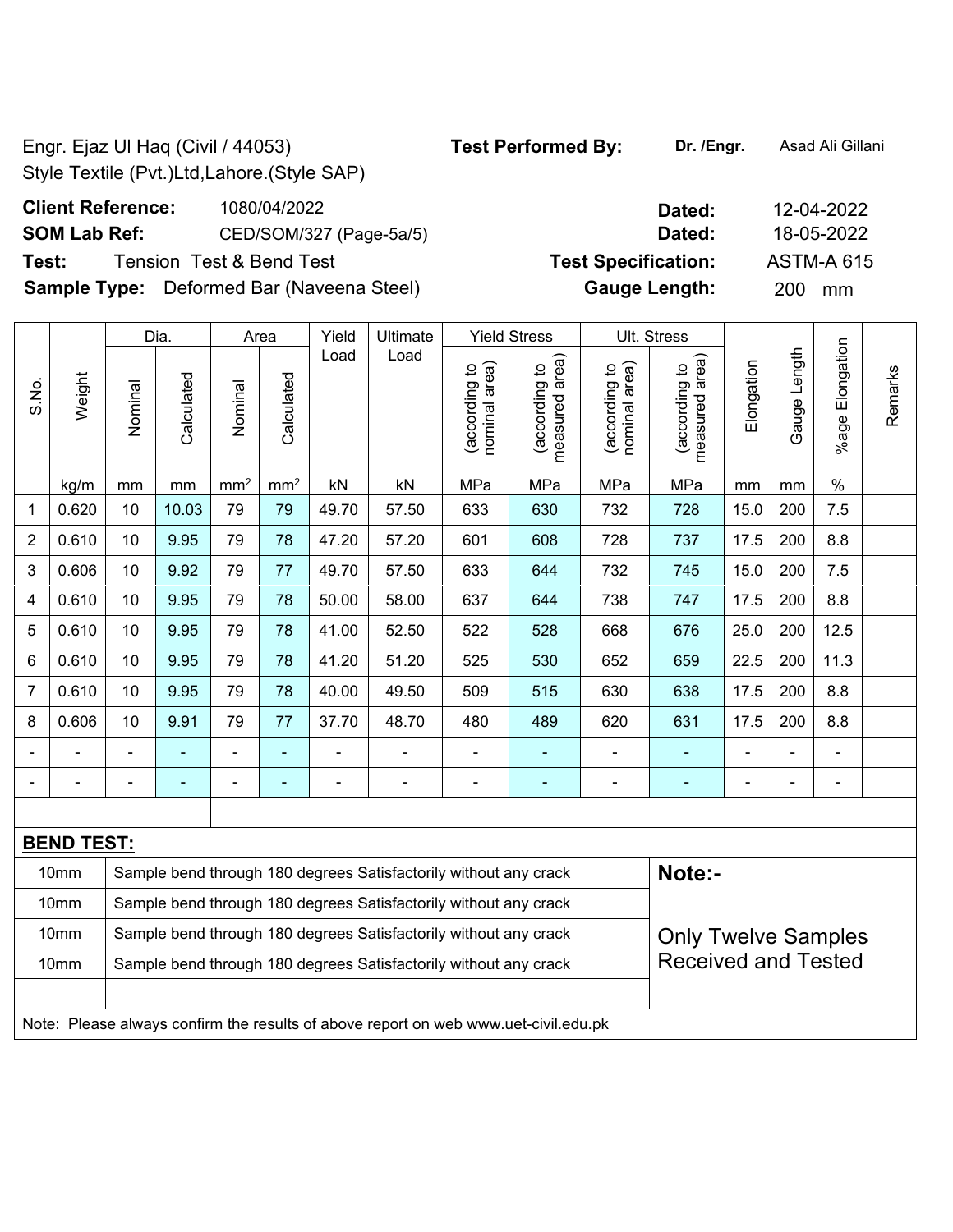## **SOM Lab Ref:** CED/SOM/327 (Page-5b/5) **Dated:** 18-05-2022 **Test:** Tension Test & Bend Test **Test Specification:** ASTM-A 615

**Sample Type:** Deformed Bar (Naveena Steel) **Gauge Length:** 200 mm

|                |                   |                          | Dia.       | Area                     |                 | Yield          | Ultimate                                                         |                                | <b>Yield Stress</b>             |                                | Ult. Stress                        |                          |                |                           |         |
|----------------|-------------------|--------------------------|------------|--------------------------|-----------------|----------------|------------------------------------------------------------------|--------------------------------|---------------------------------|--------------------------------|------------------------------------|--------------------------|----------------|---------------------------|---------|
| S.No.          | Weight            | Nominal                  | Calculated | Nominal                  | Calculated      | Load           | Load                                                             | nominal area)<br>(according to | measured area)<br>(according to | nominal area)<br>(according to | area)<br>(according to<br>measured | Elongation               | Gauge Length   | Elongation<br>$%$ age $ $ | Remarks |
|                | kg/m              | mm                       | mm         | mm <sup>2</sup>          | mm <sup>2</sup> | kN             | kN                                                               | MPa                            | MPa                             | MPa                            | MPa                                | mm                       | mm             | $\%$                      |         |
| 1              | 0.592             | 10                       | 9.77       | 79                       | 75              | 41.70          | 52.60                                                            | 531                            | 556                             | 670                            | 702                                | 25.0                     | 200            | 12.5                      |         |
| $\overline{2}$ | 0.594             | 10                       | 9.82       | 79                       | 76              | 40.00          | 51.00                                                            | 509                            | 529                             | 649                            | 674                                | 25.0                     | 200            | 12.5                      |         |
| 3              | 0.618             | 10                       | 10.01      | 79                       | 79              | 40.70          | 52.00                                                            | 518                            | 518                             | 662                            | 661                                | 25.0                     | 200            | 12.5                      |         |
| 4              | 0.614             | 10                       | 9.98       | 79                       | 78              | 38.70          | 49.50                                                            | 493                            | 495                             | 630                            | 634                                | 25.0                     | 200            | 12.5                      |         |
| 5              | 0.616             | 10                       | 10.00      | 79                       | 78              | 39.00          | 49.70                                                            | 497                            | 497                             | 633                            | 634                                | 25.0                     | 200            | 12.5                      |         |
| 6              | 0.614             | 10                       | 9.98       | 79                       | 78              | 45.20          | 56.00                                                            | 576                            | 578                             | 713                            | 716                                | 22.5                     | 200            | 11.3                      |         |
|                |                   | $\blacksquare$           | ÷,         | $\blacksquare$           | $\blacksquare$  |                | ä,                                                               | $\blacksquare$                 | $\blacksquare$                  | ä,                             | ä,                                 | ä,                       | $\blacksquare$ | ä,                        |         |
|                |                   | $\overline{\phantom{a}}$ | ÷,         | $\blacksquare$           | ٠               | $\blacksquare$ | $\blacksquare$                                                   | $\blacksquare$                 | ٠                               | L.                             | Ē,                                 | $\overline{\phantom{a}}$ | $\blacksquare$ | $\blacksquare$            |         |
|                |                   | $\blacksquare$           | ۰          | $\overline{\phantom{0}}$ | $\blacksquare$  |                | $\blacksquare$                                                   | $\blacksquare$                 | $\blacksquare$                  | Ē,                             | ٠                                  | $\blacksquare$           | $\blacksquare$ | $\blacksquare$            |         |
|                |                   |                          | ۰          | $\blacksquare$           | $\blacksquare$  | $\blacksquare$ | $\blacksquare$                                                   | ۰                              | ٠                               | ÷                              | ٠                                  | $\overline{\phantom{0}}$ | $\blacksquare$ | $\blacksquare$            |         |
|                |                   |                          |            |                          |                 |                |                                                                  |                                |                                 |                                |                                    |                          |                |                           |         |
|                | <b>BEND TEST:</b> |                          |            |                          |                 |                |                                                                  |                                |                                 |                                |                                    |                          |                |                           |         |
|                | 10mm              |                          |            |                          |                 |                | Sample bend through 180 degrees Satisfactorily without any crack |                                |                                 |                                | Note:-                             |                          |                |                           |         |
|                | 10mm              |                          |            |                          |                 |                | Sample bend through 180 degrees Satisfactorily without any crack |                                |                                 |                                |                                    |                          |                |                           |         |
|                | 10mm              |                          |            |                          |                 |                | Sample bend through 180 degrees Satisfactorily without any crack |                                |                                 |                                | <b>Only Nine Samples</b>           |                          |                |                           |         |
|                |                   |                          |            |                          |                 |                |                                                                  |                                |                                 |                                | <b>Received and Tested</b>         |                          |                |                           |         |
|                |                   |                          |            |                          |                 |                |                                                                  |                                |                                 |                                |                                    |                          |                |                           |         |

Note: Please always confirm the results of above report on web www.uet-civil.edu.pk

**Client Reference:** 1080/04/2022 **Dated:** 12-04-2022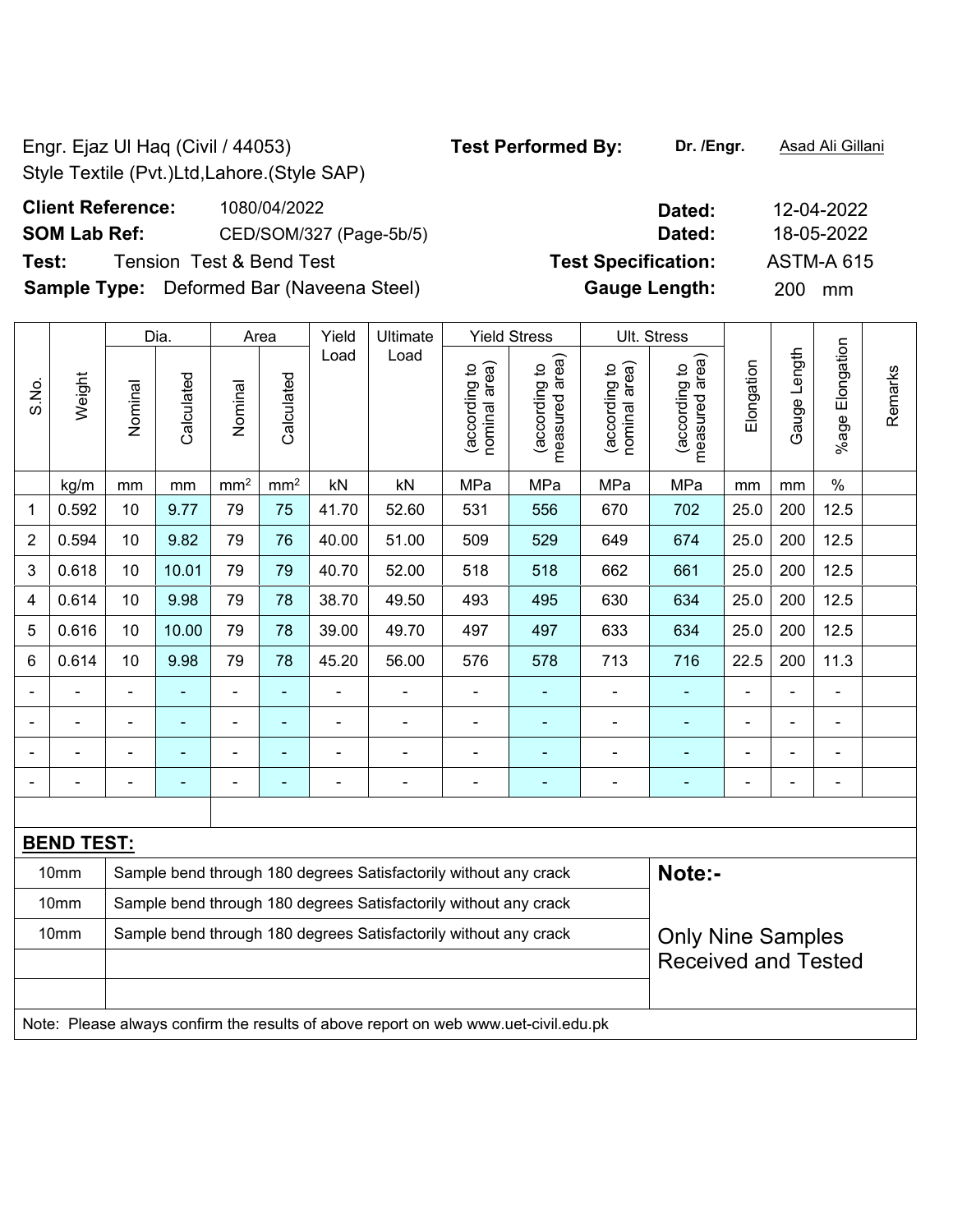Q-Links Property Const. **Test Performed By:** Dr. /Engr. **Asad Ali Gillani** Collani

Project Manager Q-Links Construction Pvt Ltd Lahore.

|                      | <b>Client Reference:</b> | QCL-UET-2022-05-LTR-006             |                            | <b>SOM Lab</b><br>Ref:                | 325 (Page-1/ |
|----------------------|--------------------------|-------------------------------------|----------------------------|---------------------------------------|--------------|
| Dated:               | 16-05-2022               |                                     |                            | Dated:                                | 18-05-2022   |
| Test:                |                          | <b>Tension Test &amp; Bend Test</b> | <b>Test Specification:</b> | <b>ASTM-A-615</b><br>Deformed Bar (SJ |              |
| <b>Gauge Length:</b> |                          | inch                                | <b>Sample Type:</b>        | Gujjar)                               |              |

|                |                   |                | Dia.                   |                 | Area                     | Yield                    | Ultimate                 |                                | <b>Yield Stress</b>               | Ult. Stress                       |                                    |                          |                              |                       |         |
|----------------|-------------------|----------------|------------------------|-----------------|--------------------------|--------------------------|--------------------------|--------------------------------|-----------------------------------|-----------------------------------|------------------------------------|--------------------------|------------------------------|-----------------------|---------|
| S.No.          | Weight            | Nominal        | Calculated             | Nominal         | Calculated               | Load                     | Load                     | nominal area)<br>(according to | area)<br>according to<br>measured | area)<br>(according to<br>nominal | area)<br>(according to<br>measured | Elongation               | Length<br>Gauge <sup>1</sup> | Elongation<br>$%$ age | Remarks |
|                | lb/ft             | $\#$           | in                     | in <sup>2</sup> | in <sup>2</sup>          | Tons                     | Tons                     | psi                            | psi                               | psi                               | psi                                | in                       | in                           | $\%$                  |         |
| 1              | 2.807             | 8              | 1.025                  | 0.79            | 0.825                    | 28.87                    | 37.38                    | 80590                          | 77180                             | 104360                            | 99930                              | 1.30                     | 8.0                          | 16.3                  |         |
| $\overline{2}$ | 1.554             | 6              | 0.763                  | 0.44            | 0.457                    | 15.16                    | 19.88                    | 75980                          | 73150                             | 99640                             | 95930                              | 1.40                     | 8.0                          | 17.5                  |         |
| 3              | 0.688             | $\overline{4}$ | 0.507                  | 0.20            | 0.202                    | 7.51                     | 9.09                     | 82850                          | 82030                             | 100270                            | 99280                              | 1.10                     | 8.0                          | 13.8                  |         |
|                |                   | $\blacksquare$ | $\blacksquare$         | $\blacksquare$  | $\blacksquare$           | $\overline{\phantom{0}}$ | $\overline{\phantom{0}}$ | $\overline{a}$                 | $\blacksquare$                    | $\overline{\phantom{0}}$          | $\blacksquare$                     | $\overline{\phantom{0}}$ | $\blacksquare$               | $\blacksquare$        |         |
| $\blacksquare$ |                   | $\blacksquare$ | $\blacksquare$         | $\blacksquare$  | $\blacksquare$           | $\overline{\phantom{0}}$ | $\blacksquare$           | $\blacksquare$                 | ٠                                 | $\blacksquare$                    | $\blacksquare$                     | ۰                        |                              | $\blacksquare$        |         |
| $\blacksquare$ |                   | $\blacksquare$ | $\blacksquare$         | $\blacksquare$  | $\blacksquare$           | $\blacksquare$           | $\blacksquare$           | $\blacksquare$                 | ٠                                 | $\blacksquare$                    | $\blacksquare$                     | ۰                        | $\overline{\phantom{0}}$     | $\blacksquare$        |         |
| $\blacksquare$ |                   | $\blacksquare$ | $\blacksquare$         | $\blacksquare$  | $\blacksquare$           | $\blacksquare$           | $\blacksquare$           | $\blacksquare$                 | $\blacksquare$                    | $\blacksquare$                    | $\blacksquare$                     | ۰                        | $\blacksquare$               | $\blacksquare$        |         |
| $\blacksquare$ |                   | $\blacksquare$ | $\blacksquare$         | $\blacksquare$  | $\overline{\phantom{a}}$ | $\overline{\phantom{0}}$ | $\blacksquare$           | $\blacksquare$                 | $\overline{\phantom{a}}$          | $\blacksquare$                    | $\blacksquare$                     | $\blacksquare$           | $\blacksquare$               | $\blacksquare$        |         |
| $\blacksquare$ |                   | $\blacksquare$ | ۰                      | $\blacksquare$  | $\blacksquare$           | $\blacksquare$           | $\overline{a}$           | $\overline{\phantom{0}}$       | $\blacksquare$                    | $\overline{\phantom{0}}$          | -                                  | $\blacksquare$           | $\blacksquare$               | $\blacksquare$        |         |
|                |                   |                |                        | -               |                          |                          | $\overline{a}$           |                                |                                   |                                   |                                    |                          |                              | $\overline{a}$        |         |
|                |                   |                |                        |                 |                          |                          |                          |                                |                                   |                                   |                                    |                          |                              |                       |         |
|                | <b>BEND TEST:</b> |                |                        |                 |                          |                          |                          |                                |                                   |                                   |                                    |                          |                              |                       |         |
|                |                   |                | No Bend test performed |                 |                          |                          |                          |                                |                                   |                                   | Note:-                             |                          |                              |                       |         |
|                |                   |                |                        |                 |                          |                          |                          |                                |                                   |                                   |                                    |                          |                              |                       |         |

| -- | <b>NO Della lest perioritied</b>                                                    | <b>NOLE:-</b>                                           |
|----|-------------------------------------------------------------------------------------|---------------------------------------------------------|
|    |                                                                                     |                                                         |
|    |                                                                                     | <b>Only Three Samples</b><br><b>Received and Tested</b> |
|    |                                                                                     |                                                         |
|    | Note: Please always confirm the results of above report on web www.uet-civil.edu.pk |                                                         |

**Ref:** 325 (Page-1/1)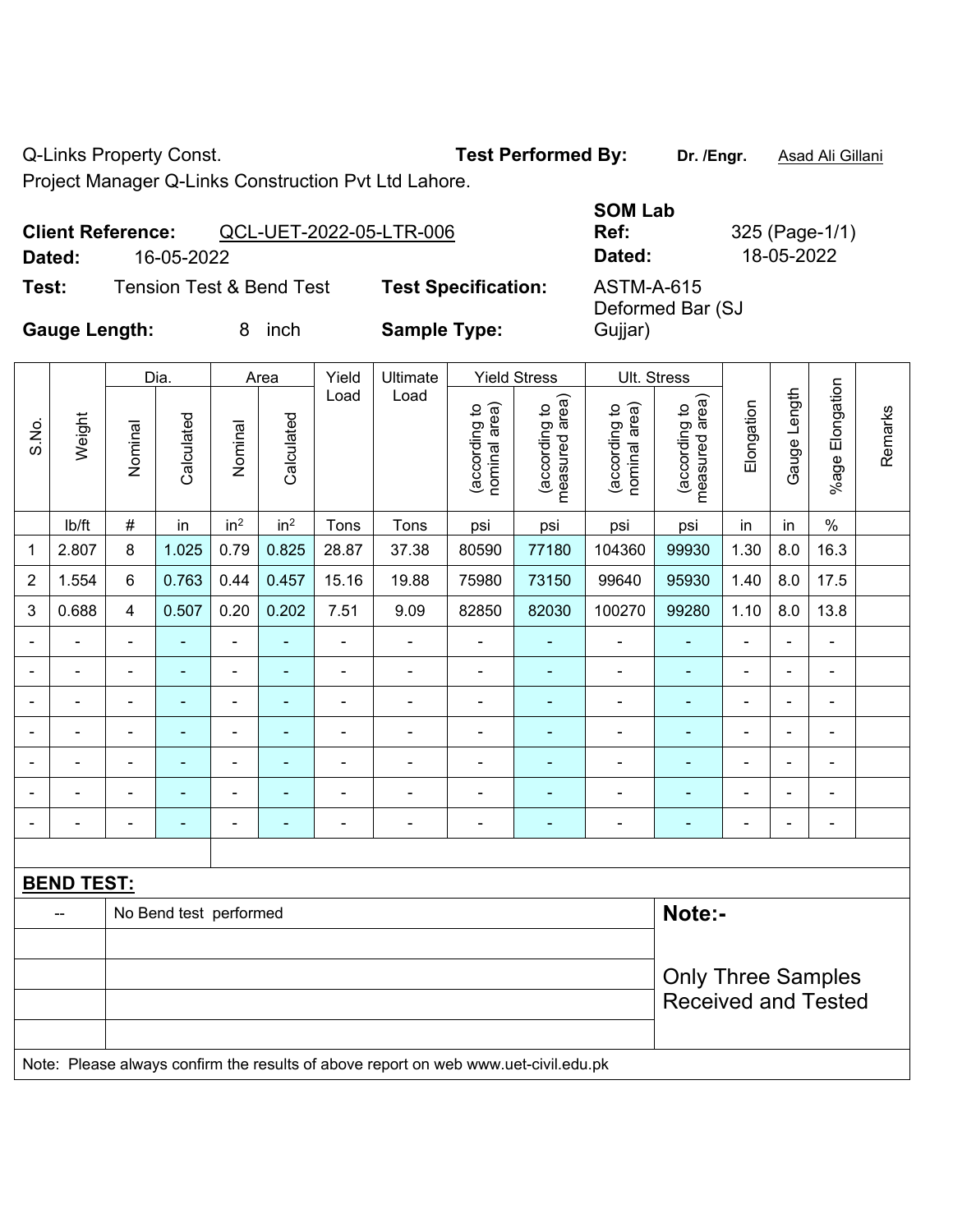Zahid Mughal **Test Performed By:** Dr. /Engr. **Asad Ali Gillani** Cahid Mughal

C/O M/S Amanah Noor Residence Wapda Town, Lahore.

| <b>Client Reference:</b> | Nil |
|--------------------------|-----|
|--------------------------|-----|

**Test:** Tension Test & Bend Test **Test Specification: Gauge Length:** 8 inch **Sample Type:** Deformed Bar

|              | <b>Client Reference:</b> | Nil                      |                            | <b>SOM Lab</b><br>Ref: | 326 (Page-1/1) |
|--------------|--------------------------|--------------------------|----------------------------|------------------------|----------------|
| Dated:       | 18-05-2022               |                          |                            | Dated:                 | 18-05-2022     |
| Test:        |                          | Tension Test & Bend Test | <b>Test Specification:</b> | ASTM-A-615             |                |
| Gauge Length |                          | 8 inch                   | Sample Type:               | Deformed Bar           |                |

|                |                          |                                                                  | Dia.           |                          | Area            | Yield          | Ultimate                                                                            |                                | <b>Yield Stress</b>             |                                | Ult. Stress                                 |                         |              |                       |         |
|----------------|--------------------------|------------------------------------------------------------------|----------------|--------------------------|-----------------|----------------|-------------------------------------------------------------------------------------|--------------------------------|---------------------------------|--------------------------------|---------------------------------------------|-------------------------|--------------|-----------------------|---------|
| S.No.          | Weight                   | Nominal                                                          | Calculated     | Nominal                  | Calculated      | Load           | Load                                                                                | nominal area)<br>(according to | measured area)<br>(according to | (according to<br>nominal area) | (according to<br>measured area)<br>measured | Elongation              | Gauge Length | Elongation<br>$%$ age | Remarks |
|                | lb/ft                    | #                                                                | in             | in <sup>2</sup>          | in <sup>2</sup> | Tons           | Tons                                                                                | psi                            | psi                             | psi                            | psi                                         | in                      | in           | $\%$                  |         |
| 1              | 2.610                    | 8                                                                | 0.988          | 0.79                     | 0.767           | 21.92          | 31.29                                                                               | 61190                          | 63020                           | 87370                          | 89990                                       | 1.20                    | 8.0          | 15.0                  |         |
| $\overline{2}$ | 1.506                    | 6                                                                | 0.751          | 0.44                     | 0.443           | 13.71          | 18.42                                                                               | 68730                          | 68260                           | 92330                          | 91700                                       | 1.20                    | 8.0          | 15.0                  |         |
| 3              | 0.648                    | $\overline{\mathbf{4}}$                                          | 0.492          | 0.20                     | 0.190           | 5.93           | 8.46                                                                                | 65420                          | 68870                           | 93300                          | 98210                                       | 1.00                    | 8.0          | 12.5                  |         |
|                |                          | ä,                                                               | $\blacksquare$ | $\blacksquare$           | ۰               | ä,             | ä,                                                                                  | $\blacksquare$                 | $\blacksquare$                  | ÷,                             | $\blacksquare$                              | L.                      |              | $\blacksquare$        |         |
|                | $\overline{\phantom{0}}$ | $\blacksquare$                                                   | $\blacksquare$ | $\overline{a}$           |                 | $\blacksquare$ | $\blacksquare$                                                                      | ä,                             | ä,                              | $\blacksquare$                 | $\blacksquare$                              | $\blacksquare$          |              | $\blacksquare$        |         |
|                |                          |                                                                  |                |                          |                 |                |                                                                                     |                                |                                 |                                |                                             |                         |              |                       |         |
|                |                          | $\blacksquare$                                                   |                |                          |                 |                |                                                                                     | Ē,                             | ä,                              | ۰                              | ä,                                          |                         |              | ÷                     |         |
| $\blacksquare$ |                          | $\blacksquare$                                                   | ÷              | $\blacksquare$           | ۰               | ä,             | $\blacksquare$                                                                      | $\blacksquare$                 | $\blacksquare$                  | $\blacksquare$                 | ٠                                           | $\blacksquare$          |              | $\blacksquare$        |         |
|                |                          | $\blacksquare$                                                   | ٠              |                          |                 |                | $\blacksquare$                                                                      | $\overline{\phantom{0}}$       |                                 | ۰                              | $\blacksquare$                              | $\blacksquare$          |              | ä,                    |         |
|                | $\blacksquare$           | $\blacksquare$                                                   | ÷              | $\overline{\phantom{0}}$ | ÷               | $\blacksquare$ | $\blacksquare$                                                                      | $\blacksquare$                 | $\blacksquare$                  | $\blacksquare$                 | ÷,                                          | $\blacksquare$          |              | ä,                    |         |
|                |                          |                                                                  |                |                          |                 |                |                                                                                     |                                |                                 |                                |                                             |                         |              |                       |         |
|                | <b>BEND TEST:</b>        |                                                                  |                |                          |                 |                |                                                                                     |                                |                                 |                                |                                             |                         |              |                       |         |
|                | # 8                      |                                                                  |                |                          |                 |                | Sample bend through 180 degrees Satisfactorily without any crack                    |                                |                                 |                                | Note:-                                      |                         |              |                       |         |
|                | #6                       |                                                                  |                |                          |                 |                | Sample bend through 180 degrees Satisfactorily without any crack                    |                                |                                 |                                |                                             |                         |              |                       |         |
|                | #4                       | Sample bend through 180 degrees Satisfactorily without any crack |                |                          |                 |                |                                                                                     |                                |                                 |                                |                                             | <b>Only Six Samples</b> |              |                       |         |
|                |                          |                                                                  |                |                          |                 |                |                                                                                     |                                |                                 |                                | <b>Received and Tested</b>                  |                         |              |                       |         |
|                |                          |                                                                  |                |                          |                 |                |                                                                                     |                                |                                 |                                |                                             |                         |              |                       |         |
|                |                          |                                                                  |                |                          |                 |                | Note: Please always confirm the results of above report on web www.uet-civil.edu.pk |                                |                                 |                                |                                             |                         |              |                       |         |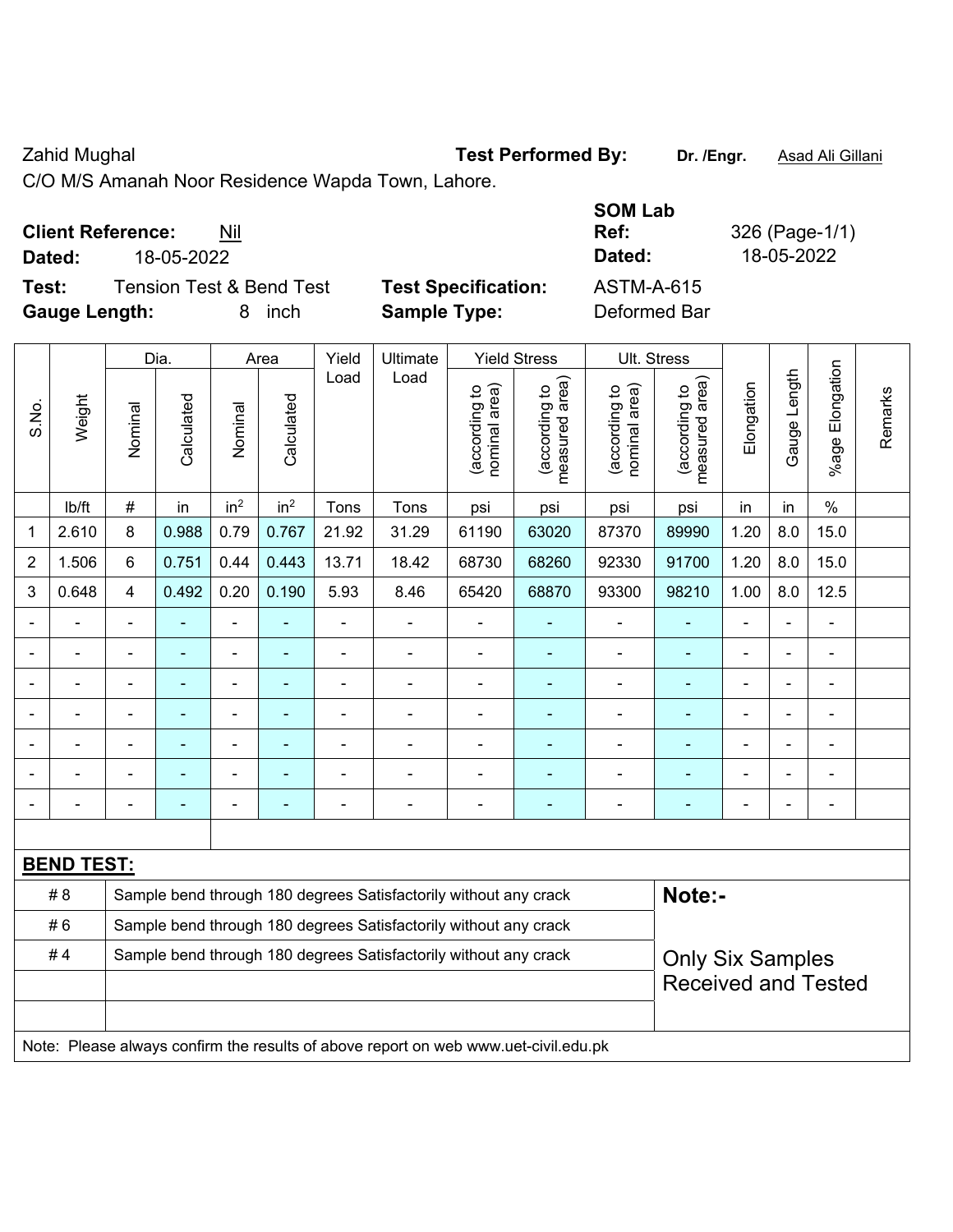Guarantee Engineers Pvt.Ltd. **Test Performed By:** Dr. /Engr. **Asad Ali Gillani** PM Shifa Development Srvices Faisalabad.

## **Client Reference:** SNHF/SDS/ST/01

|       | Dated:               |         | 18-05-2022                          |         |                    |               |                                                   |                                     |                                                                 | Dated:                                                                      |                                                  | 18-05-2022 |                |                    |  |
|-------|----------------------|---------|-------------------------------------|---------|--------------------|---------------|---------------------------------------------------|-------------------------------------|-----------------------------------------------------------------|-----------------------------------------------------------------------------|--------------------------------------------------|------------|----------------|--------------------|--|
| Test: | <b>Gauge Length:</b> |         | <b>Tension Test &amp; Bend Test</b> | 8       | inch               |               | <b>Test Specification:</b><br><b>Sample Type:</b> |                                     |                                                                 | <b>ASTM-A-615</b><br>Deformed Bar (Kamran Steel)                            |                                                  |            |                |                    |  |
| S.No. | Weight               | Nominal | Dia.<br>Calculated                  | Nominal | Area<br>Calculated | Yield<br>Load | Ultimate<br>Load                                  | area)<br>요<br>(according<br>nominal | <b>Yield Stress</b><br>rea)<br>ಇ<br>ল<br>(according<br>leasured | Ult. Stress<br>କ<br>್ರ<br>(according<br>$\overline{\sigma}$<br>᠊ᢎ<br>nomina | rea)<br>đ<br>ත<br>ω<br>(accordin<br>ᢦ<br>neasure | Elongation | ength<br>Gauge | Elongation<br>%age |  |

|             |                   |                | Dia.       |                 | Area            | Yield          | Ultimate                                                                            |                                | Yield Stress                    | UIt. Stress                    |                                 |                         |                |                 |         |
|-------------|-------------------|----------------|------------|-----------------|-----------------|----------------|-------------------------------------------------------------------------------------|--------------------------------|---------------------------------|--------------------------------|---------------------------------|-------------------------|----------------|-----------------|---------|
| S.No.       | Weight            | Nominal        | Calculated | Nominal         | Calculated      | Load           | Load                                                                                | nominal area)<br>(according to | (according to<br>measured area) | nominal area)<br>(according to | measured area)<br>(according to | Elongation              | Gauge Length   | %age Elongation | Remarks |
|             | Ib/ft             | $\#$           | in         | in <sup>2</sup> | in <sup>2</sup> | Tons           | Tons                                                                                | psi                            | psi                             | psi                            | psi                             | in                      | in             | $\%$            |         |
| $\mathbf 1$ | 1.480             | 6              | 0.744      | 0.44            | 0.435           | 13.15          | 19.27                                                                               | 65910                          | 66670                           | 96570                          | 97680                           | 1.40                    | 8.0            | 17.5            |         |
| 2           | 1.471             | 6              | 0.742      | 0.44            | 0.432           | 13.20          | 19.52                                                                               | 66170                          | 67400                           | 97850                          | 99660                           | 1.40                    | 8.0            | 17.5            |         |
| 3           | 0.691             | 4              | 0.508      | 0.20            | 0.203           | 6.14           | 8.63                                                                                | 67670                          | 66670                           | 95210                          | 93800                           | 1.20                    | 8.0            | 15.0            |         |
| 4           | 0.684             | 4              | 0.506      | 0.20            | 0.201           | 6.07           | 8.56                                                                                | 66890                          | 66550                           | 94420                          | 93960                           | 1.10                    | 8.0            | 13.8            |         |
|             |                   | $\blacksquare$ |            | ä,              | ä,              | ä,             |                                                                                     | $\blacksquare$                 | $\blacksquare$                  | $\qquad \qquad \blacksquare$   | ä,                              |                         | ä,             |                 |         |
|             |                   |                |            | $\overline{a}$  | $\overline{a}$  | $\blacksquare$ | ÷                                                                                   | $\blacksquare$                 | $\blacksquare$                  | $\blacksquare$                 | ä,                              |                         | $\overline{a}$ |                 |         |
|             |                   | $\blacksquare$ |            | $\blacksquare$  | ۰               |                |                                                                                     |                                |                                 |                                |                                 |                         | $\blacksquare$ |                 |         |
|             |                   | ä,             |            | ÷               | ÷               | ٠              | $\blacksquare$                                                                      |                                | ٠                               | -                              | $\blacksquare$                  | $\blacksquare$          | ÷,             | ÷               |         |
|             |                   | ä,             |            | $\blacksquare$  | $\blacksquare$  | Ē,             | ÷                                                                                   | $\blacksquare$                 | ٠                               | ÷                              | $\blacksquare$                  | $\blacksquare$          | $\blacksquare$ |                 |         |
|             |                   | L,             |            | $\blacksquare$  | ÷               | Ē,             | ÷                                                                                   | $\blacksquare$                 | ÷                               | ÷                              | $\blacksquare$                  |                         | $\blacksquare$ |                 |         |
|             |                   |                |            |                 |                 |                |                                                                                     |                                |                                 |                                |                                 |                         |                |                 |         |
|             | <b>BEND TEST:</b> |                |            |                 |                 |                |                                                                                     |                                |                                 |                                |                                 |                         |                |                 |         |
|             | #6                |                |            |                 |                 |                | Sample bend through 180 degrees Satisfactorily without any crack                    |                                |                                 |                                | Note:-                          |                         |                |                 |         |
|             | #4                |                |            |                 |                 |                | Sample bend through 180 degrees Satisfactorily without any crack                    |                                |                                 |                                |                                 |                         |                |                 |         |
|             |                   |                |            |                 |                 |                |                                                                                     |                                |                                 |                                |                                 | <b>Only Six Samples</b> |                |                 |         |
|             |                   |                |            |                 |                 |                |                                                                                     |                                |                                 |                                | <b>Received and Tested</b>      |                         |                |                 |         |
|             |                   |                |            |                 |                 |                |                                                                                     |                                |                                 |                                |                                 |                         |                |                 |         |
|             |                   |                |            |                 |                 |                | Note: Please always confirm the results of above report on web www.uet-civil.edu.pk |                                |                                 |                                |                                 |                         |                |                 |         |

**SOM Lab Ref:** 328 (Page-1/1)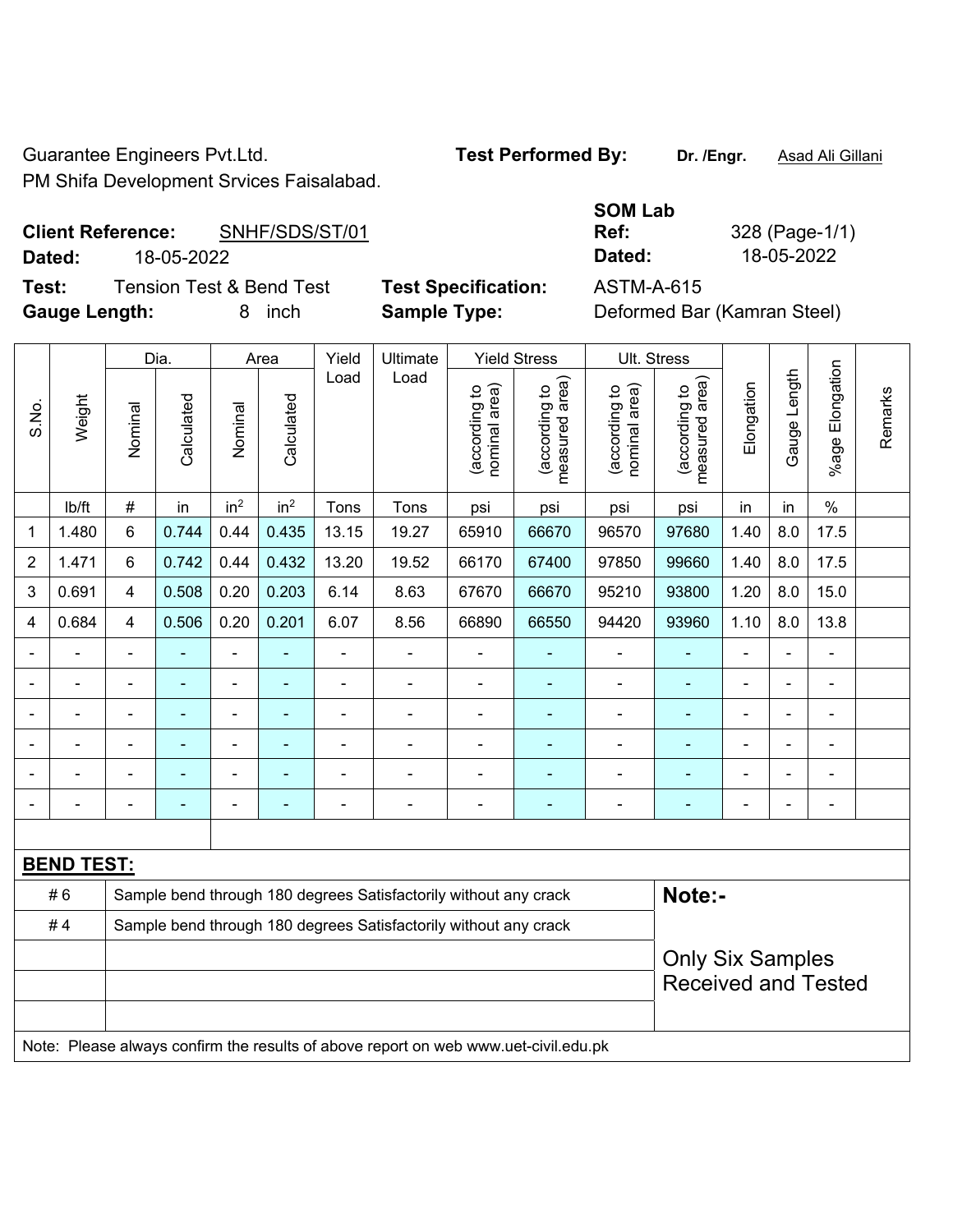Engr. Zahid Abbas **Test Performed By:** Dr. /Engr. **Bilal Khokhar** 

CM Zameen Quadrangle.(Const. Of Zameen Quadrangle at Plot No.49,Gulberg-V Lahore)

| <b>Client Reference:</b>                                                                                                                                                                                                      |            | ZD/ZQ/GSW/020 |  | Ref:         | 329 (Page-1/ |
|-------------------------------------------------------------------------------------------------------------------------------------------------------------------------------------------------------------------------------|------------|---------------|--|--------------|--------------|
| Dated:                                                                                                                                                                                                                        | 17-05-2022 |               |  | Dated:       | 18-05-2022   |
| the company of the company of the company of the company of the company of the company of the company of the company of the company of the company of the company of the company of the company of the company of the company |            |               |  | . <i>. .</i> |              |

**Test:** Tension Test & Bend Test **Test Specification:** ASTM-A-615 **Gauge Length:** 8 inch **Sample Type:** Deformed Bar (Kamran Steel)

| <b>SOM Lab</b> |                |
|----------------|----------------|
| Ref:           | 329 (Page-1/3) |
| Dated:         | 18-05-2022     |

|                          |                          | Dia.                                                                                |                          |                 | Yield<br>Area   |                          | Ultimate                                                         |                                | <b>Yield Stress</b>             |                                | Ult. Stress                     |                |                          |                           |         |
|--------------------------|--------------------------|-------------------------------------------------------------------------------------|--------------------------|-----------------|-----------------|--------------------------|------------------------------------------------------------------|--------------------------------|---------------------------------|--------------------------------|---------------------------------|----------------|--------------------------|---------------------------|---------|
| S.No.                    | Weight                   | Nominal                                                                             | Calculated               | Nominal         | Calculated      | Load                     | Load                                                             | nominal area)<br>(according to | (according to<br>measured area) | (according to<br>nominal area) | (according to<br>measured area) | Elongation     | Gauge Length             | Elongation<br>$%$ age $ $ | Remarks |
|                          | lb/ft                    | $\#$                                                                                | in                       | in <sup>2</sup> | in <sup>2</sup> | Tons                     | Tons                                                             | psi                            | psi                             | psi                            | psi                             | in             | in                       | $\%$                      |         |
| 1                        | 0.655                    | 4                                                                                   | 0.494                    | 0.20            | 0.192           | 5.66                     | 8.07                                                             | 62390                          | 64990                           | 89030                          | 92740                           | 1.20           | 8.0                      | 15.0                      |         |
| $\overline{2}$           | 0.652                    | 4                                                                                   | 0.494                    | 0.20            | 0.192           | 5.59                     | 8.00                                                             | 61600                          | 64170                           | 88240                          | 91920                           | 1.50           | 8.0                      | 18.8                      |         |
| $\overline{a}$           | $\blacksquare$           | $\blacksquare$                                                                      | ÷                        | ä,              |                 | ä,                       | ä,                                                               | $\blacksquare$                 | $\blacksquare$                  | $\blacksquare$                 | $\blacksquare$                  | ä,             | ä,                       | ä,                        |         |
| Ē,                       | $\blacksquare$           | $\blacksquare$                                                                      | $\blacksquare$           | ä,              |                 | $\blacksquare$           | $\blacksquare$                                                   | $\blacksquare$                 | $\blacksquare$                  | $\blacksquare$                 | $\blacksquare$                  | $\blacksquare$ | $\overline{\phantom{0}}$ | $\blacksquare$            |         |
| Ē,                       | $\overline{\phantom{a}}$ | $\blacksquare$                                                                      | $\blacksquare$           | ÷               | $\blacksquare$  | $\blacksquare$           | ÷                                                                | $\overline{\phantom{a}}$       | $\blacksquare$                  | $\blacksquare$                 | $\blacksquare$                  | $\blacksquare$ | ÷                        | $\blacksquare$            |         |
|                          | $\blacksquare$           | $\blacksquare$                                                                      | $\blacksquare$           | ä,              |                 | $\blacksquare$           | ä,                                                               | ä,                             | $\blacksquare$                  | $\blacksquare$                 | $\blacksquare$                  | $\blacksquare$ | $\overline{\phantom{0}}$ | $\blacksquare$            |         |
| ٠                        | $\blacksquare$           | $\overline{\phantom{0}}$                                                            | ÷                        | ÷               | $\blacksquare$  | $\blacksquare$           | ÷                                                                | $\blacksquare$                 | $\blacksquare$                  | $\blacksquare$                 | $\blacksquare$                  | $\blacksquare$ | $\overline{\phantom{0}}$ | ä,                        |         |
|                          | L.                       |                                                                                     | ۰                        | $\blacksquare$  |                 |                          | $\overline{a}$                                                   | ÷                              | $\blacksquare$                  | $\blacksquare$                 |                                 |                |                          | $\blacksquare$            |         |
|                          |                          |                                                                                     |                          |                 |                 |                          | $\blacksquare$                                                   | ä,                             |                                 |                                |                                 |                |                          |                           |         |
| $\overline{\phantom{a}}$ | $\blacksquare$           | -                                                                                   | $\overline{\phantom{0}}$ | $\overline{a}$  |                 | $\overline{\phantom{0}}$ | $\blacksquare$                                                   | $\blacksquare$                 | $\overline{\phantom{0}}$        | $\overline{\phantom{0}}$       | -                               | $\overline{a}$ | $\overline{\phantom{0}}$ | $\overline{\phantom{a}}$  |         |
|                          |                          |                                                                                     |                          |                 |                 |                          |                                                                  |                                |                                 |                                |                                 |                |                          |                           |         |
|                          | <b>BEND TEST:</b>        |                                                                                     |                          |                 |                 |                          |                                                                  |                                |                                 |                                |                                 |                |                          |                           |         |
|                          | #4                       |                                                                                     |                          |                 |                 |                          | Sample bend through 180 degrees Satisfactorily without any crack |                                |                                 |                                | Note:-                          |                |                          |                           |         |
|                          |                          |                                                                                     |                          |                 |                 |                          |                                                                  |                                |                                 |                                |                                 |                |                          |                           |         |
|                          |                          | <b>Only Three Samples</b>                                                           |                          |                 |                 |                          |                                                                  |                                |                                 |                                |                                 |                |                          |                           |         |
|                          |                          |                                                                                     |                          |                 |                 |                          |                                                                  |                                |                                 |                                | <b>Received and Tested</b>      |                |                          |                           |         |
|                          |                          | Note: Please always confirm the results of above report on web www.uet-civil.edu.pk |                          |                 |                 |                          |                                                                  |                                |                                 |                                |                                 |                |                          |                           |         |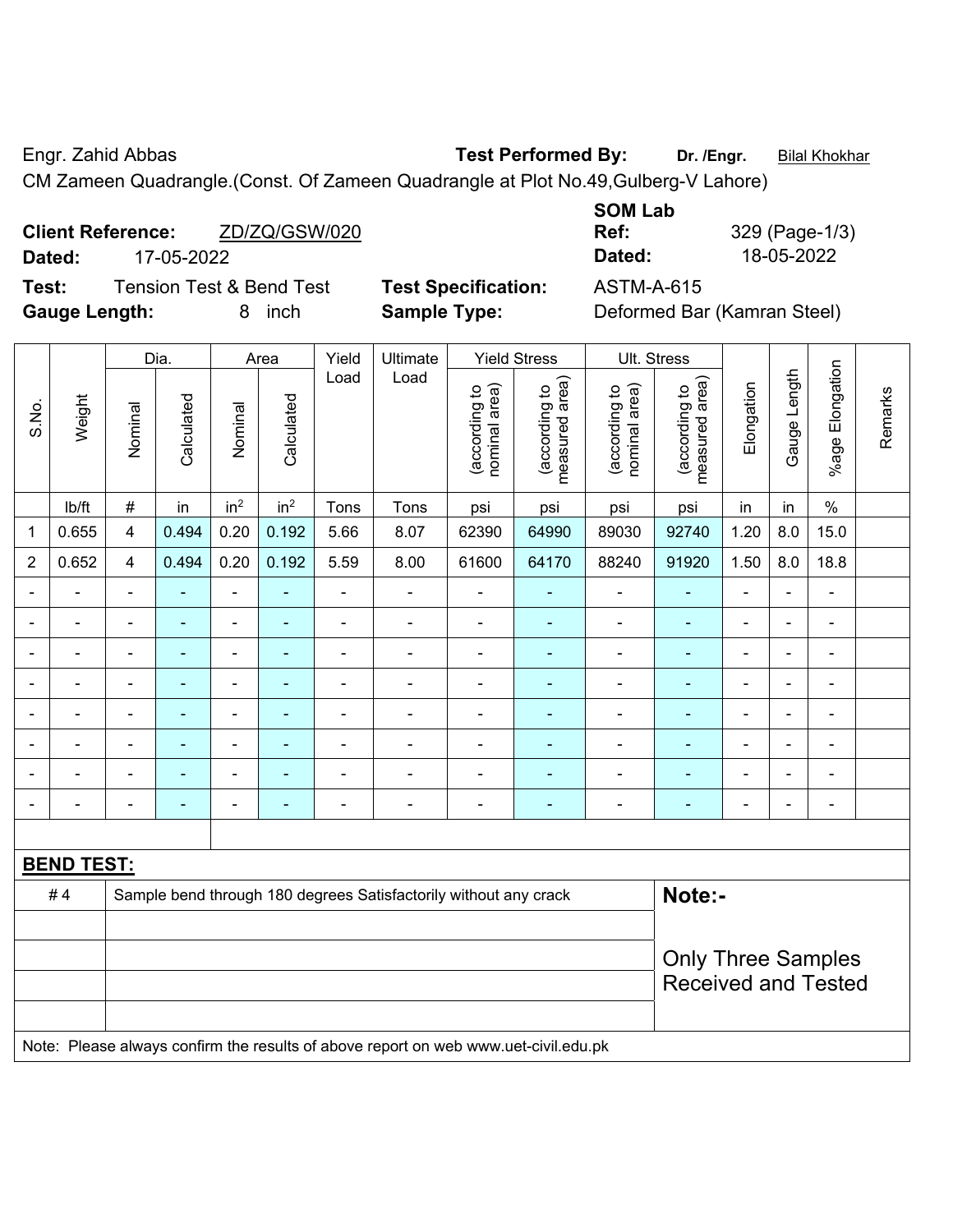Engr. Zahid Abbas **Test Performed By:** Dr. /Engr. **Bilal Khokhar** 

CM Zameen Quadrangle.(Const. Of Zameen Quadrangle at Plot No.49,Gulberg-V Lahore)

| <b>Client Reference:</b> | ZD/ZQ/GSW/021 | Ref:   | 329 (Page-2/ |  |  |
|--------------------------|---------------|--------|--------------|--|--|
| Dated:                   | 17-05-2022    | Dated: | 18-05-2022   |  |  |
|                          |               |        |              |  |  |

**Test:** Tension Test & Bend Test **Test Specification:** ASTM-A-615 **Gauge Length:** 8 inch **Sample Type:** Deformed Bar (Kamran Steel)

| <b>SOM Lab</b> |                |
|----------------|----------------|
| Ref:           | 329 (Page-2/3) |
| Dated:         | 18-05-2022     |

|                |                   |                           | Dia.           |                              | Area            | Yield          | Ultimate                                                                            |                                | <b>Yield Stress</b>             |                                | Ult. Stress                     |                |                |                 |         |
|----------------|-------------------|---------------------------|----------------|------------------------------|-----------------|----------------|-------------------------------------------------------------------------------------|--------------------------------|---------------------------------|--------------------------------|---------------------------------|----------------|----------------|-----------------|---------|
| S.No.          | Weight            | Nominal                   | Calculated     | Nominal                      | Calculated      | Load           | Load                                                                                | nominal area)<br>(according to | (according to<br>measured area) | nominal area)<br>(according to | (according to<br>measured area) | Elongation     | Gauge Length   | %age Elongation | Remarks |
|                | Ib/ft             | $\#$                      | in             | in <sup>2</sup>              | in <sup>2</sup> | Tons           | Tons                                                                                | psi                            | psi                             | psi                            | psi                             | in             | in             | $\%$            |         |
| 1              | 0.655             | $\overline{\mathbf{4}}$   | 0.494          | 0.20                         | 0.192           | 5.56           | 8.02                                                                                | 61270                          | 63820                           | 88470                          | 92150                           | 1.10           | 8.0            | 13.8            |         |
| $\overline{2}$ | 0.656             | $\overline{\mathbf{4}}$   | 0.496          | 0.20                         | 0.193           | 6.09           | 8.31                                                                                | 67110                          | 69540                           | 91610                          | 94940                           | 1.10           | $8.0\,$        | 13.8            |         |
|                |                   |                           |                | $\blacksquare$               |                 |                | $\blacksquare$                                                                      |                                |                                 |                                |                                 |                |                |                 |         |
|                | $\blacksquare$    |                           | $\blacksquare$ | ÷                            |                 | $\blacksquare$ | $\blacksquare$                                                                      | $\blacksquare$                 | ÷                               | $\overline{a}$                 | ۰                               | $\blacksquare$ |                | $\blacksquare$  |         |
|                |                   |                           | $\blacksquare$ | $\qquad \qquad \blacksquare$ |                 | $\blacksquare$ | $\blacksquare$                                                                      | $\blacksquare$                 | ÷                               | $\blacksquare$                 | ۰                               | $\blacksquare$ | $\blacksquare$ | ÷               |         |
|                |                   |                           | $\blacksquare$ | ۰                            |                 | $\blacksquare$ | $\blacksquare$                                                                      | $\blacksquare$                 |                                 | ÷                              | ۰                               | $\blacksquare$ | $\blacksquare$ | $\blacksquare$  |         |
| $\blacksquare$ | ä,                | $\blacksquare$            | $\blacksquare$ | $\blacksquare$               | ۰               | ä,             | $\blacksquare$                                                                      | ä,                             | ۰                               | ÷,                             | $\blacksquare$                  | ä,             | $\blacksquare$ | $\blacksquare$  |         |
|                |                   |                           | $\blacksquare$ | ۰                            |                 |                |                                                                                     |                                |                                 |                                | $\blacksquare$                  |                |                | ÷               |         |
|                |                   |                           |                | ۰                            |                 |                |                                                                                     | $\blacksquare$                 |                                 | $\blacksquare$                 | ۰                               |                |                |                 |         |
|                |                   |                           |                | ÷                            |                 |                | $\blacksquare$                                                                      | $\blacksquare$                 | ÷                               | -                              | $\blacksquare$                  | $\blacksquare$ |                | ÷               |         |
|                |                   |                           |                |                              |                 |                |                                                                                     |                                |                                 |                                |                                 |                |                |                 |         |
|                | <b>BEND TEST:</b> |                           |                |                              |                 |                |                                                                                     |                                |                                 |                                |                                 |                |                |                 |         |
|                | #4                |                           |                |                              |                 |                | Sample bend through 180 degrees Satisfactorily without any crack                    |                                |                                 |                                | Note:-                          |                |                |                 |         |
|                |                   |                           |                |                              |                 |                |                                                                                     |                                |                                 |                                |                                 |                |                |                 |         |
|                |                   | <b>Only Three Samples</b> |                |                              |                 |                |                                                                                     |                                |                                 |                                |                                 |                |                |                 |         |
|                |                   |                           |                |                              |                 |                |                                                                                     |                                |                                 |                                | <b>Received and Tested</b>      |                |                |                 |         |
|                |                   |                           |                |                              |                 |                |                                                                                     |                                |                                 |                                |                                 |                |                |                 |         |
|                |                   |                           |                |                              |                 |                | Note: Please always confirm the results of above report on web www.uet-civil.edu.pk |                                |                                 |                                |                                 |                |                |                 |         |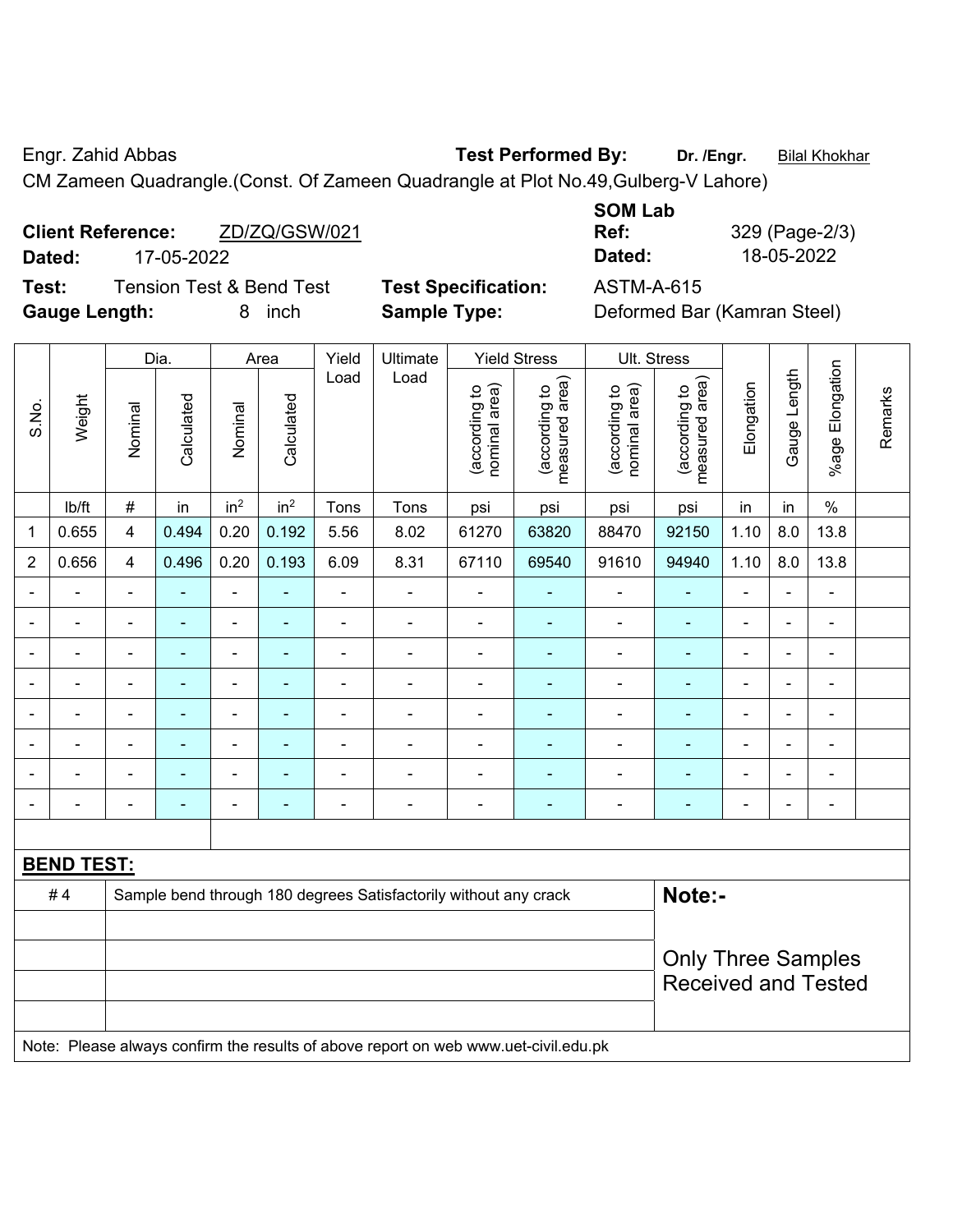Engr. Zahid Abbas **Test Performed By: Dr. /Engr.** Bilal Khokhar

CM Zameen Quadrangle.(Const. Of Zameen Quadrangle at Plot No.49,Gulberg-V Lahore)

| <b>Client Reference:</b> | ZD/ZQ/GSW/022 | Ref:   | 329 (Page-3/ |
|--------------------------|---------------|--------|--------------|
| Dated:                   | 18-05-2022    | Dated: | 18-05-2022   |

**Test:** Tension Test & Bend Test **Test Specification:** ASTM-A-615 **Gauge Length:** 8 inch **Sample Type:** Deformed Bar (Kamran Steel)

| <b>SOM Lab</b> |                |
|----------------|----------------|
| Ref:           | 329 (Page-3/3) |
| Dated:         | 18-05-2022     |

|                |                   |                          | Dia.           |                          | Area            | Yield                    | Ultimate                                                                            |                                | <b>Yield Stress</b>             |                                | Ult. Stress                     |                |              |                           |         |
|----------------|-------------------|--------------------------|----------------|--------------------------|-----------------|--------------------------|-------------------------------------------------------------------------------------|--------------------------------|---------------------------------|--------------------------------|---------------------------------|----------------|--------------|---------------------------|---------|
| S.No.          | Weight            | Nominal                  | Calculated     | Nominal                  | Calculated      | Load                     | Load                                                                                | nominal area)<br>(according to | (according to<br>measured area) | nominal area)<br>(according to | (according to<br>measured area) | Elongation     | Gauge Length | Elongation<br>$%$ age I   | Remarks |
|                | lb/ft             | $\#$                     | in             | in <sup>2</sup>          | in <sup>2</sup> | Tons                     | Tons                                                                                | psi                            | psi                             | psi                            | psi                             | in             | in           | $\%$                      |         |
| 1              | 1.482             | 6                        | 0.745          | 0.44                     | 0.436           | 13.10                    | 18.88                                                                               | 65660                          | 66260                           | 94630                          | 95500                           | 1.30           | 8.0          | 16.3                      |         |
| $\overline{2}$ | 1.484             | 6                        | 0.745          | 0.44                     | 0.436           | 12.76                    | 18.52                                                                               | 63970                          | 64560                           | 92840                          | 93690                           | 1.40           | 8.0          | 17.5                      |         |
| $\blacksquare$ | ä,                | $\blacksquare$           | $\blacksquare$ | ÷                        | $\blacksquare$  | $\overline{\phantom{a}}$ | $\blacksquare$                                                                      | $\blacksquare$                 | $\blacksquare$                  | $\blacksquare$                 | $\blacksquare$                  | $\blacksquare$ | ä,           | $\blacksquare$            |         |
|                | ä,                | $\overline{\phantom{a}}$ | $\blacksquare$ | $\blacksquare$           | $\blacksquare$  | $\overline{\phantom{a}}$ | $\blacksquare$                                                                      |                                | $\blacksquare$                  | $\blacksquare$                 | $\blacksquare$                  | $\blacksquare$ | ä,           | $\blacksquare$            |         |
|                | ä,                | $\blacksquare$           | ÷,             | ÷                        | $\blacksquare$  | $\blacksquare$           | $\overline{\phantom{0}}$                                                            | ä,                             | ٠                               | ÷                              | $\blacksquare$                  | $\blacksquare$ | i.           | $\blacksquare$            |         |
|                | $\blacksquare$    | $\blacksquare$           | $\blacksquare$ | $\blacksquare$           | ۰               | $\blacksquare$           | $\blacksquare$                                                                      | ä,                             | ٠                               | $\blacksquare$                 | $\blacksquare$                  | $\blacksquare$ |              | ä,                        |         |
|                |                   |                          |                | $\blacksquare$           |                 | $\blacksquare$           | $\blacksquare$                                                                      | $\blacksquare$                 | $\overline{\phantom{0}}$        | $\overline{\phantom{0}}$       | $\blacksquare$                  | $\blacksquare$ |              | $\blacksquare$            |         |
|                | $\blacksquare$    |                          |                | $\overline{\phantom{0}}$ |                 |                          | $\blacksquare$                                                                      | $\blacksquare$                 |                                 | $\overline{\phantom{0}}$       |                                 |                |              | L,                        |         |
| $\blacksquare$ | $\blacksquare$    | $\overline{\phantom{0}}$ |                | $\overline{\phantom{0}}$ | ۰               |                          | $\blacksquare$                                                                      |                                | $\overline{\phantom{0}}$        | $\overline{\phantom{0}}$       | $\blacksquare$                  | $\blacksquare$ |              |                           |         |
| $\blacksquare$ | $\blacksquare$    | $\blacksquare$           | $\blacksquare$ | ä,                       | $\blacksquare$  | $\overline{a}$           | $\blacksquare$                                                                      | $\blacksquare$                 | ٠                               | ÷                              | $\blacksquare$                  | $\blacksquare$ | ÷,           | $\blacksquare$            |         |
|                |                   |                          |                |                          |                 |                          |                                                                                     |                                |                                 |                                |                                 |                |              |                           |         |
|                | <b>BEND TEST:</b> |                          |                |                          |                 |                          |                                                                                     |                                |                                 |                                |                                 |                |              |                           |         |
|                | #6                |                          |                |                          |                 |                          | Sample bend through 180 degrees Satisfactorily without any crack                    |                                |                                 |                                | Note:-                          |                |              |                           |         |
|                |                   |                          |                |                          |                 |                          |                                                                                     |                                |                                 |                                |                                 |                |              |                           |         |
|                |                   |                          |                |                          |                 |                          |                                                                                     |                                |                                 |                                |                                 |                |              | <b>Only Three Samples</b> |         |
|                |                   |                          |                |                          |                 |                          |                                                                                     |                                |                                 |                                | <b>Received and Tested</b>      |                |              |                           |         |
|                |                   |                          |                |                          |                 |                          | Note: Please always confirm the results of above report on web www.uet-civil.edu.pk |                                |                                 |                                |                                 |                |              |                           |         |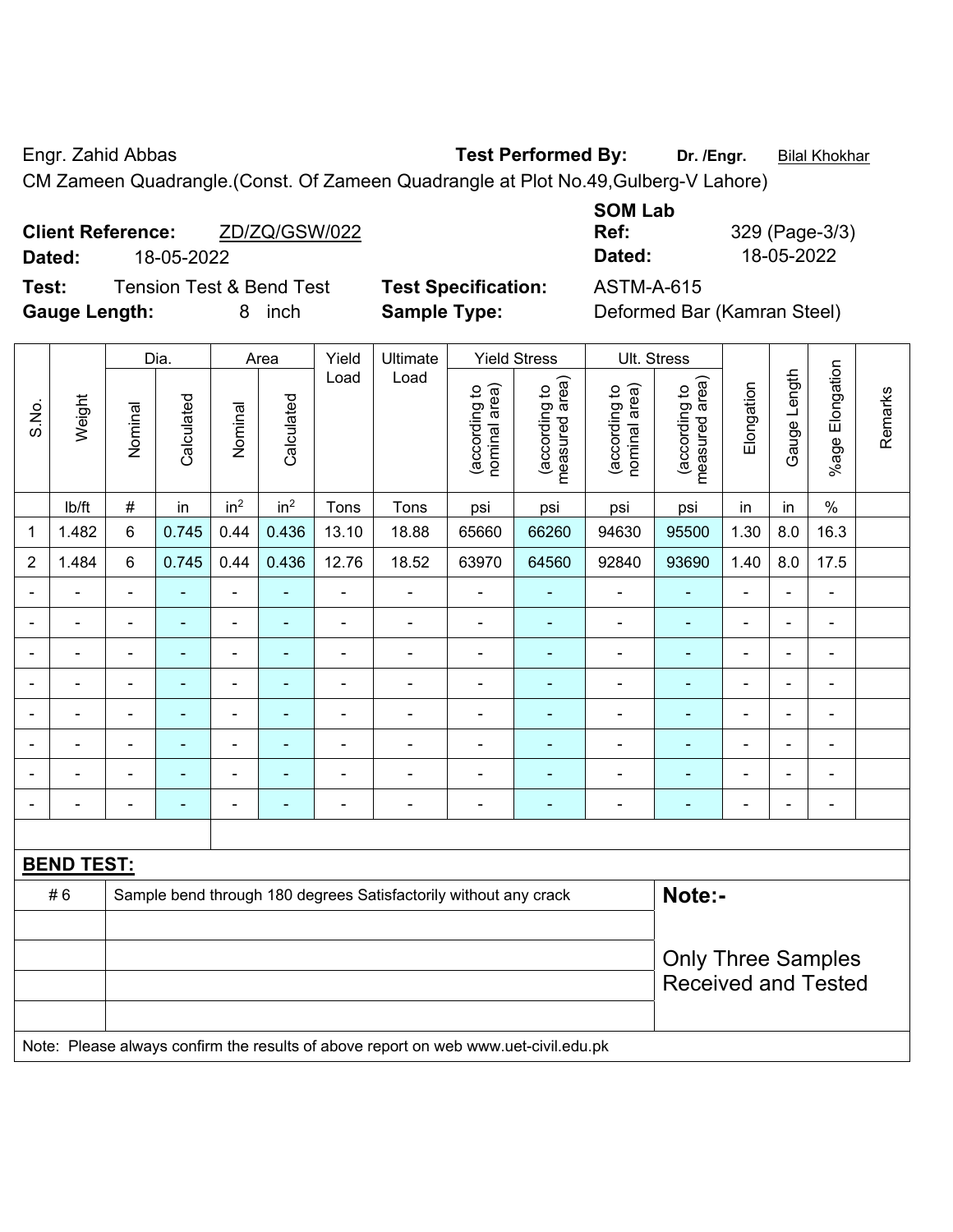Engr. Hassan Mehmood **Test Performed By:** Dr. /Engr. **Bilal Khokhar** 

RE G3 Engg Consult.(Const.of DHA Newlife Residency Appartments at 273/1Q Block Ph-II DHA.Lhr)

|        | <b>Client Reference:</b><br>G3/DHA-NLD/RE/067 |                            | UVIII LUM<br>Ref: |
|--------|-----------------------------------------------|----------------------------|-------------------|
| Dated: | 18-05-2022                                    |                            | Dated:            |
| Test:  | <b>Tension Test &amp; Bend Test</b>           | <b>Test Specification:</b> | ASTM-A-615        |

**Gauge Length:** 8 inch **Sample Type:** Deformed Bar

**SOM Lab Ref:** 330 (Page-1/1) **Dated:** 18-05-2022 **Dated:** 18-05-2022

| Weight<br>S.No. | Dia.                                                                                |                                                                  | Area           |                 | Yield                    | Ultimate       | <b>Yield Stress</b>                                              |                                 | Ult. Stress                    |                                             |                                                        |                          |                       |                          |  |
|-----------------|-------------------------------------------------------------------------------------|------------------------------------------------------------------|----------------|-----------------|--------------------------|----------------|------------------------------------------------------------------|---------------------------------|--------------------------------|---------------------------------------------|--------------------------------------------------------|--------------------------|-----------------------|--------------------------|--|
|                 | Nominal                                                                             | Calculated                                                       | Nominal        | Calculated      | Load                     | Load           | nominal area)<br>(according to                                   | (according to<br>measured area) | nominal area)<br>(according to | (according to<br>measured area)<br>measured | Elongation                                             | Gauge Length             | Elongation<br>$%$ age | Remarks                  |  |
|                 | lb/ft                                                                               | $\#$                                                             | in             | in <sup>2</sup> | in <sup>2</sup>          | Tons           | Tons                                                             | psi                             | psi                            | psi                                         | psi                                                    | in                       | in                    | $\%$                     |  |
| 1               | 2.715                                                                               | 8                                                                | 1.008          | 0.79            | 0.798                    | 24.11          | 33.44                                                            | 67310                           | 66630                          | 93340                                       | 92410                                                  | 1.60                     | 8.0                   | 20.0                     |  |
| 2               | 2.732                                                                               | 8                                                                | 1.011          | 0.79            | 0.803                    | 24.87          | 34.35                                                            | 69440                           | 68320                          | 95900                                       | 94350                                                  | 1.10                     | 8.0                   | 13.8                     |  |
| 3               | 1.501                                                                               | 6                                                                | 0.749          | 0.44            | 0.441                    | 14.33          | 19.80                                                            | 71840                           | 71680                          | 99230                                       | 99000                                                  | 1.30                     | 8.0                   | 16.3                     |  |
| 4               | 1.494                                                                               | 6                                                                | 0.748          | 0.44            | 0.439                    | 14.29          | 19.85                                                            | 71640                           | 71800                          | 99480                                       | 99710                                                  | 1.30                     | 8.0                   | 16.3                     |  |
| 5               | 0.595                                                                               | $\overline{\mathbf{4}}$                                          | 0.472          | 0.20            | 0.175                    | 5.42           | 7.75                                                             | 59800                           | 68350                          | 85430                                       | 97640                                                  | 1.10                     | 8.0                   | 13.8                     |  |
| 6               | 0.599                                                                               | $\overline{4}$                                                   | 0.473          | 0.20            | 0.176                    | 5.76           | 7.80                                                             | 63510                           | 72170                          | 85990                                       | 97720                                                  | 1.00                     | 8.0                   | 12.5                     |  |
|                 |                                                                                     |                                                                  |                |                 |                          | $\blacksquare$ | $\blacksquare$                                                   | $\overline{a}$                  |                                |                                             |                                                        | $\blacksquare$           |                       |                          |  |
|                 |                                                                                     |                                                                  | ÷              | $\blacksquare$  |                          | ä,             | $\blacksquare$                                                   | $\blacksquare$                  |                                | $\overline{\phantom{a}}$                    | $\blacksquare$                                         | $\blacksquare$           |                       | $\blacksquare$           |  |
|                 |                                                                                     |                                                                  |                | ÷               |                          | ä,             | $\overline{a}$                                                   | ä,                              |                                |                                             |                                                        | -                        |                       | $\overline{\phantom{a}}$ |  |
|                 |                                                                                     | ٠                                                                | $\blacksquare$ | ÷               | $\overline{\phantom{a}}$ | -              | $\overline{\phantom{0}}$                                         |                                 | ۰                              | $\overline{\phantom{0}}$                    | $\blacksquare$                                         | $\overline{\phantom{0}}$ |                       | $\overline{\phantom{a}}$ |  |
|                 |                                                                                     |                                                                  |                |                 |                          |                |                                                                  |                                 |                                |                                             |                                                        |                          |                       |                          |  |
|                 | <b>BEND TEST:</b>                                                                   |                                                                  |                |                 |                          |                |                                                                  |                                 |                                |                                             |                                                        |                          |                       |                          |  |
|                 | # 8                                                                                 |                                                                  |                |                 |                          |                | Sample bend through 180 degrees Satisfactorily without any crack |                                 |                                |                                             | Note:-                                                 |                          |                       |                          |  |
|                 | #6                                                                                  |                                                                  |                |                 |                          |                | Sample bend through 180 degrees Satisfactorily without any crack |                                 |                                |                                             |                                                        |                          |                       |                          |  |
|                 | #4                                                                                  | Sample bend through 180 degrees Satisfactorily without any crack |                |                 |                          |                |                                                                  |                                 |                                |                                             | <b>Only Nine Samples</b><br><b>Received and Tested</b> |                          |                       |                          |  |
|                 |                                                                                     |                                                                  |                |                 |                          |                |                                                                  |                                 |                                |                                             |                                                        |                          |                       |                          |  |
|                 |                                                                                     |                                                                  |                |                 |                          |                |                                                                  |                                 |                                |                                             |                                                        |                          |                       |                          |  |
|                 | Note: Please always confirm the results of above report on web www.uet-civil.edu.pk |                                                                  |                |                 |                          |                |                                                                  |                                 |                                |                                             |                                                        |                          |                       |                          |  |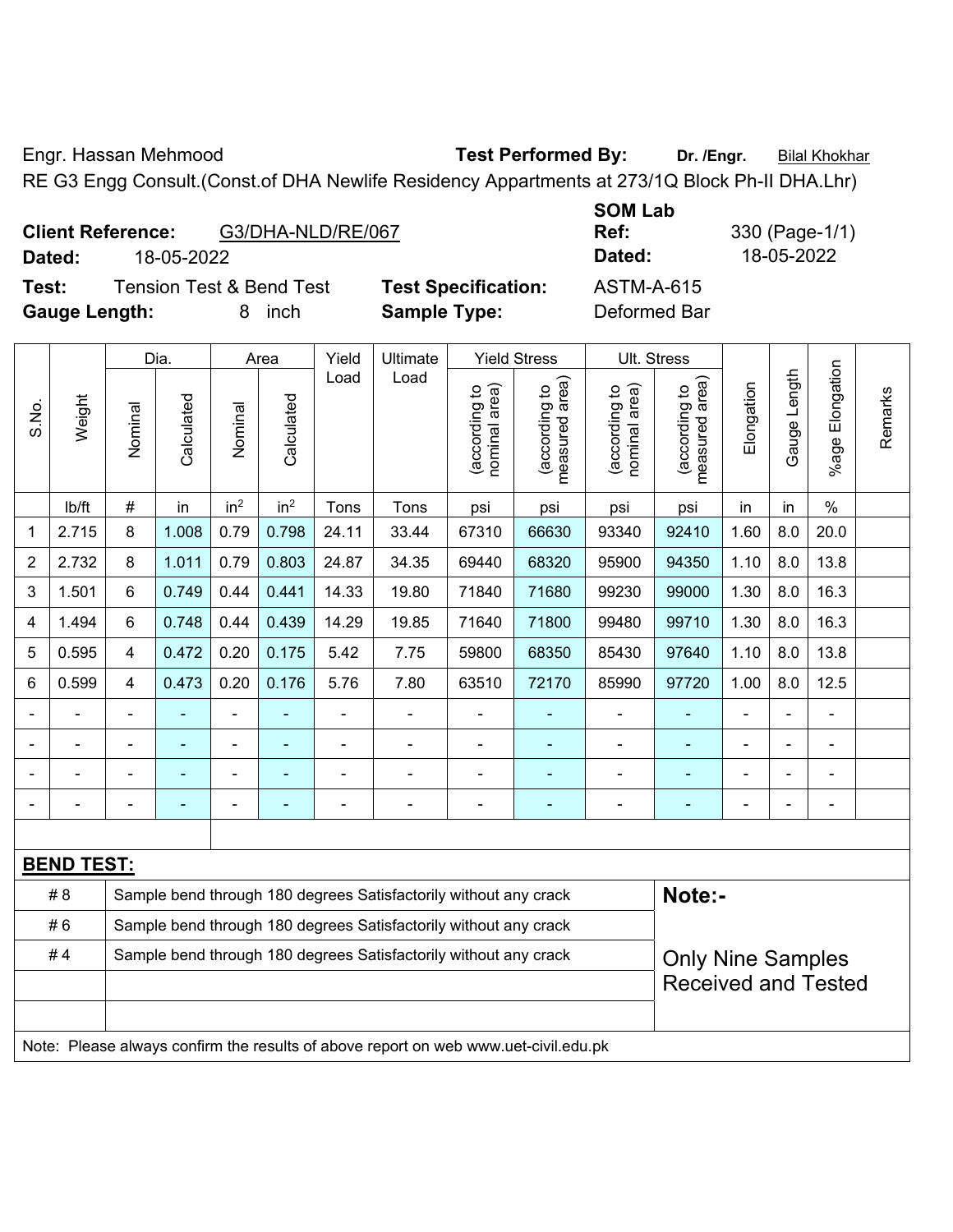Muhammad Akhtar Brigadier ® **Test Performed By: Dr. /Engr.** Asad Ali Gillani PD New Metro City Housing Scheme,Sara-I-Alamgir

## **Client Reference:** PD/NMC/22/101 **Dated:** 17-05-2022 **Dated:** 18-05-2022

**Test:** Tension Test & Bend Test **Test Specification:** ASTM-A-615 **Gauge Length:** 8 inch **Sample Type:** Deformed Bar (ST Steel)

| <b>SOM Lab</b> |                |
|----------------|----------------|
| Ref:           | 331 (Page-1/2) |
| Dated:         | 18-05-2022     |
| ASTM-A-615     |                |

**Some** 

|                |                   | Dia.                                                             |                | Area            |                 | Yield          | Ultimate                                                                            | <b>Yield Stress</b>            |                                 |                                | Ult. Stress                                 |                |                |                      |         |
|----------------|-------------------|------------------------------------------------------------------|----------------|-----------------|-----------------|----------------|-------------------------------------------------------------------------------------|--------------------------------|---------------------------------|--------------------------------|---------------------------------------------|----------------|----------------|----------------------|---------|
| S.No.          | Weight            | Nominal                                                          | Calculated     | Nominal         | Calculated      | Load           | Load                                                                                | nominal area)<br>(according to | (according to<br>measured area) | (according to<br>nominal area) | (according to<br>neasured area)<br>measured | Elongation     | Gauge Length   | Elongation<br>$%age$ | Remarks |
|                | lb/ft             | #                                                                | in             | in <sup>2</sup> | in <sup>2</sup> | Tons           | Tons                                                                                | psi                            | psi                             | psi                            | psi                                         | in             | in             | $\%$                 |         |
| 1              | 1.500             | $6\phantom{1}$                                                   | 0.749          | 0.44            | 0.441           | 14.02          | 19.29                                                                               | 70260                          | 70100                           | 96670                          | 96450                                       | 1.40           | 8.0            | 17.5                 |         |
| $\overline{2}$ | 0.673             | $\overline{4}$                                                   | 0.502          | 0.20            | 0.198           | 6.68           | 9.40                                                                                | 73630                          | 74370                           | 103640                         | 104690                                      | 1.00           | 8.0            | 12.5                 |         |
|                |                   |                                                                  |                | ä,              |                 |                | $\blacksquare$                                                                      |                                |                                 |                                |                                             |                |                | $\blacksquare$       |         |
|                |                   |                                                                  | $\blacksquare$ | $\blacksquare$  |                 |                | $\blacksquare$                                                                      | $\blacksquare$                 |                                 | $\blacksquare$                 | $\blacksquare$                              |                |                |                      |         |
|                | $\blacksquare$    | $\blacksquare$                                                   | ۰              | ÷               |                 | $\blacksquare$ | $\blacksquare$                                                                      |                                | ۰                               | $\overline{\phantom{0}}$       | $\blacksquare$                              | $\blacksquare$ | $\blacksquare$ | $\blacksquare$       |         |
|                |                   | ä,                                                               | ٠              | ÷,              |                 | $\blacksquare$ | $\blacksquare$                                                                      | ä,                             | ۰                               | $\blacksquare$                 | $\blacksquare$                              | ä,             |                | $\blacksquare$       |         |
|                | $\blacksquare$    | $\blacksquare$                                                   | ٠              | ÷,              |                 | $\blacksquare$ | $\blacksquare$                                                                      | $\blacksquare$                 | ۰                               | $\blacksquare$                 | $\blacksquare$                              | ä,             |                | $\blacksquare$       |         |
|                |                   |                                                                  | ÷,             | ä,              |                 |                | $\blacksquare$                                                                      | ä,                             |                                 |                                |                                             |                |                | $\blacksquare$       |         |
|                |                   |                                                                  |                | ۰               |                 |                | $\blacksquare$                                                                      | $\blacksquare$                 |                                 |                                |                                             |                |                |                      |         |
| $\blacksquare$ | L,                | $\blacksquare$                                                   | $\blacksquare$ | ÷               |                 | $\blacksquare$ | $\blacksquare$                                                                      |                                | ÷                               | $\blacksquare$                 | $\blacksquare$                              | Ē,             | $\blacksquare$ | $\blacksquare$       |         |
|                |                   |                                                                  |                |                 |                 |                |                                                                                     |                                |                                 |                                |                                             |                |                |                      |         |
|                | <b>BEND TEST:</b> |                                                                  |                |                 |                 |                |                                                                                     |                                |                                 |                                |                                             |                |                |                      |         |
|                | #6                |                                                                  |                |                 |                 |                | Sample bend through 180 degrees Satisfactorily without any crack                    |                                |                                 |                                | Note:-                                      |                |                |                      |         |
|                | #4                | Sample bend through 180 degrees Satisfactorily without any crack |                |                 |                 |                |                                                                                     |                                |                                 |                                |                                             |                |                |                      |         |
|                |                   | <b>Only Four Samples</b>                                         |                |                 |                 |                |                                                                                     |                                |                                 |                                |                                             |                |                |                      |         |
|                |                   | <b>Received and Tested</b>                                       |                |                 |                 |                |                                                                                     |                                |                                 |                                |                                             |                |                |                      |         |
|                |                   |                                                                  |                |                 |                 |                |                                                                                     |                                |                                 |                                |                                             |                |                |                      |         |
|                |                   |                                                                  |                |                 |                 |                | Note: Please always confirm the results of above report on web www.uet-civil.edu.pk |                                |                                 |                                |                                             |                |                |                      |         |